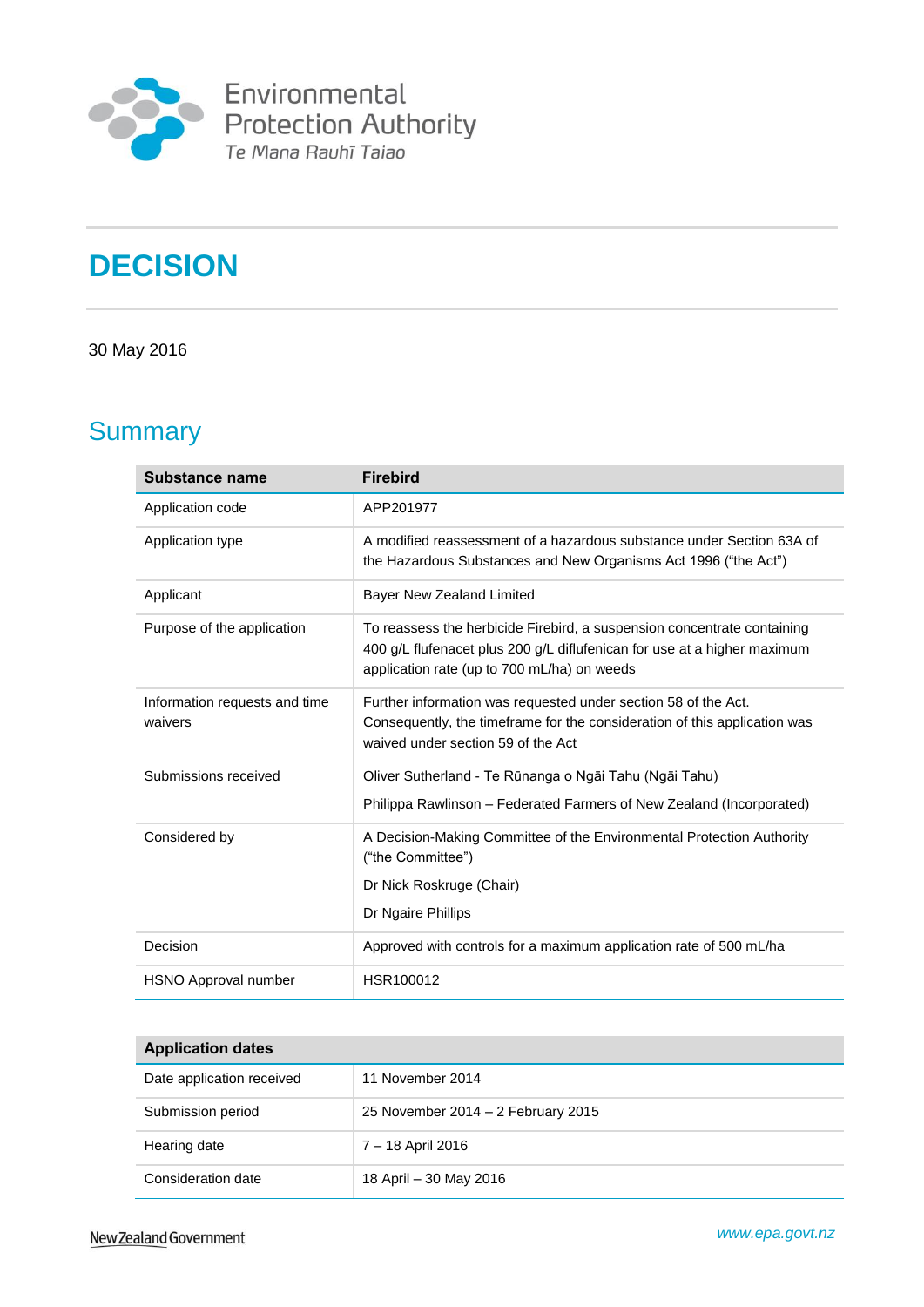# 1. Application context

# **Background**

1.1. Firebird is a suspension concentrate that contains flufenacet (400 g/L) and diflufenican (200 g/L) as active ingredients and is used as an agricultural herbicide for the control of annual grass and broadleaved weeds in winter wheat and barley crops. It was approved for use in New Zealand in June 2009 (approval number HSR100012).

# Process and consultation

- 1.2. Grounds for a modified reassessment of Firebird were granted by a Decision-Making Committee of the Environmental Protection Authority (the EPA) on 30 September 2013 (application number APP201872). Consequently, an application for the modified reassessment of Firebird was lodged pursuant to section 63A of the Act and was formally received on 11 November 2014.
- 1.3. The Minister for the Environment, WorkSafe New Zealand, the Ministry of Health, the Department of Conservation, and the Agricultural Compounds and Veterinary Medicines (ACVM) group of the Ministry of Primary Industries were notified of the application and the submission period and were invited to comment. No comments were received.
- 1.4. The application was publicly notified in accordance with section 53 of the Act and was open for submissions from 25 November 2014 until 2 February 2015. Two submissions were received.
- 1.5. Under section 58 of the Act, further information was requested of the applicant on 9 February 2015. The statutory time frame for consideration of the application was waived on 16 March 2015 under section 59 of the Act to allow the applicant time to supply the required information.

# Information available for consideration

- 1.6. The information available to the Committee for consideration of this application consisted of:
	- the application form, including confidential material submitted by the applicant;
	- submissions made by Te Runanga o Ngāi Tahu ("Ngāi Tahu") and Federated Farmers of New Zealand (Incorporated);
	- the EPA Staff Evaluation and Review Report;
	- hearing presentations made by the applicant, staff of the EPA and Ngāi Tahu; and
	- additional information supplied by staff of the EPA.

# Hazardous properties of Firebird

1.7. The hazard classification of Firebird has not changed since the original application (application number HSR08057) as no new information was available to inform a review of the hazards. The classification is summarised below: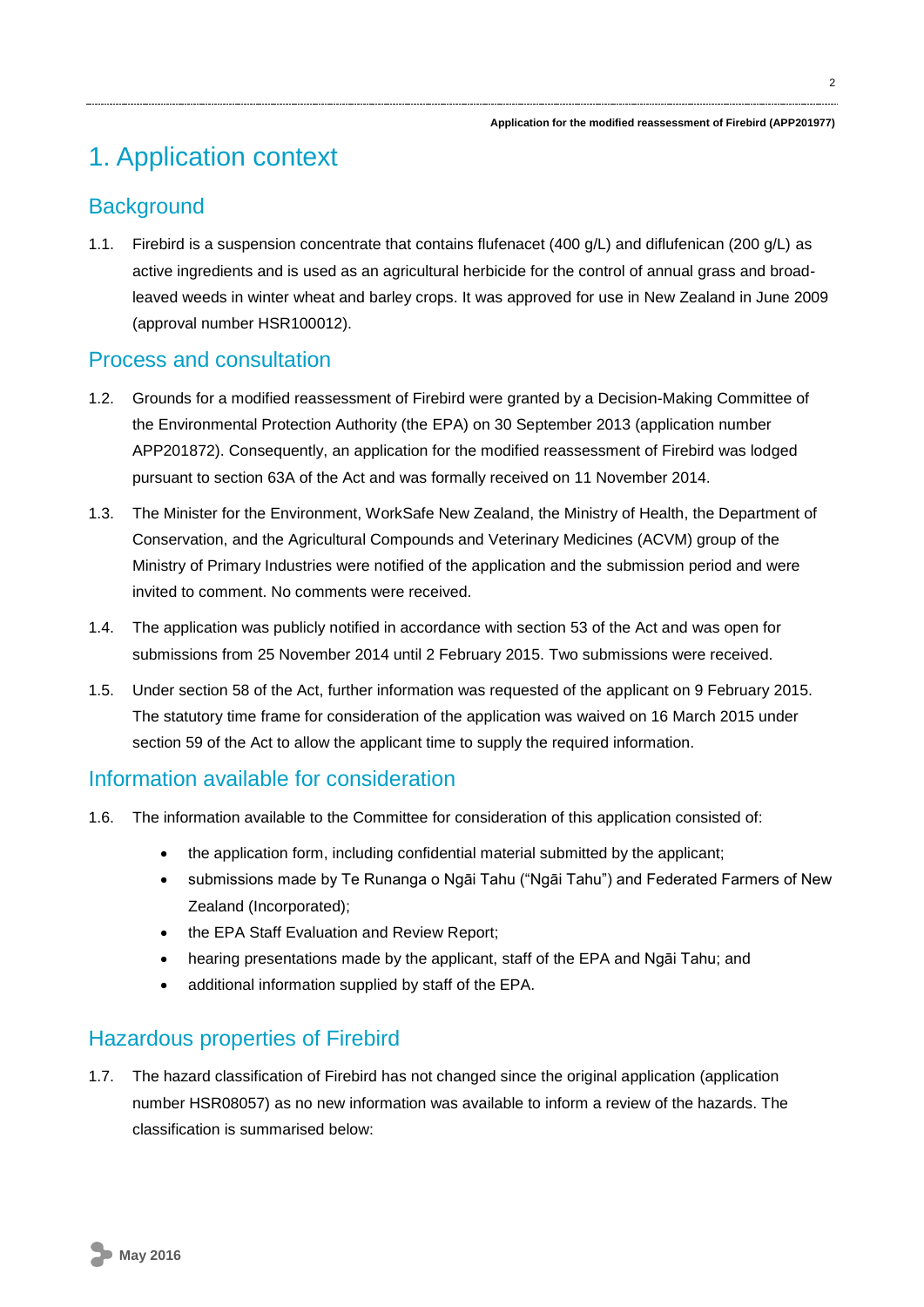#### **Table 1: Hazard classifications of Firebird**

| <b>Hazard</b>                      | <b>Classification</b> |
|------------------------------------|-----------------------|
| Acute toxicity (oral)              | 6.1D                  |
| Contact sensitisation              | 6.5B                  |
| Target organ or system toxicity    | 6.9B                  |
| Aquatic ecotoxicity                | 9.1A                  |
| Soil ecotoxicity                   | 9.2A                  |
| Terrestrial vertebrate ecotoxicity | 9.3C                  |

# 2. Proposed modification to approval

2.1. The suite of controls applied to Firebird in the original approval (HSR100012) included the following maximum application rate control, which was applied under section 77A of the Act:

*The maximum application rate for Firebird shall be 300 mL/ha, once per season.*

2.2. In their application, the applicant proposed an increase of the maximum application rate to up to 700 mL Firebird/ha, once per season.

# 3. Assessment of the proposed modification

# Assessment of risks

### **Risks to human health**

3.1. The Committee noted in the EPA staff assessment that the proposed increase in maximum application rate to 700 mL/ha Firebird/ha does not result in increased chronic risks to human health. The assessment showed that predicted chronic risks to operators from mixing, loading and application of Firebird are negligible for both active ingredients, as are the risks for re-entry workers and bystanders. The conclusion is the same both with and without the use of Personal Protective Equipment (PPE). The Committee agreed with this assessment and determined the risks to be negligible.

### **Risks to the environment**

3.2. The applicant submitted that increasing the maximum application rate to 700 mL/ha, would not pose any additional risks to the environment when used in accordance with appropriate controls.

### **Aquatic environments**

3.3. The environmental risk assessment conducted by the EPA calculated that applying Firebird at the proposed rate of 700 mL/ha poses acute risks to algae and aquatic plants, and chronic risks to threatened fish species. It also determined that Firebird poses non-negligible risks to sediment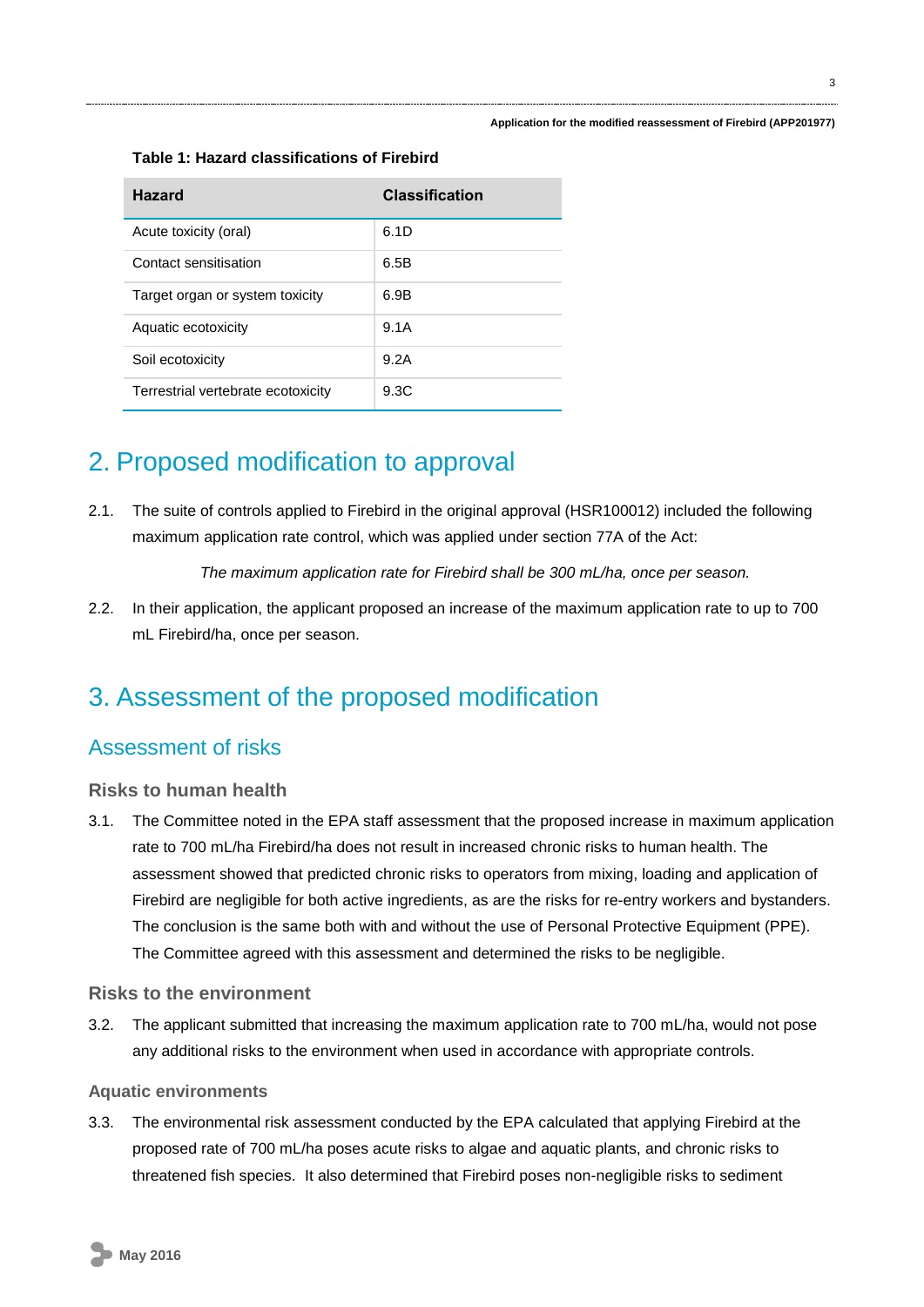dwelling organisms due to the active ingredient flufenacet. The EPA staff proposed that these risks could be mitigated by the implementation of buffer zones, as detailed in section [4.](#page-5-0)

- 3.4. The Committee noted that in their submission, Ngāi Tahu expressed their concern over the risks to aquatic organisms due to spray drift and proposed that if the increase in application rate was approved, a buffer zone should be applied to mitigate this risk.
- 3.5. The Committee considered the proposal to set a buffer zone for water bodies and the information available and determined that applying a buffer zone, in conjunction with appropriate restrictions on spray droplet size, is an appropriate mechanism to mitigate the risks to aquatic organisms.
- 3.6. The Committee also noted that the EPA risks assessment showed that there are negligible risks to groundwater.

#### **Terrestrial plants**

- 3.7. The EPA staff assessment identified significant risks to non-target terrestrial plants located in the vicinity of Firebird application, as these plants may be exposed to the substance through drift at the time of application.
- 3.8. The Committee considered the information presented and determined that the risks could be managed to a negligible level by applying a buffer zone, restricting droplet application size and requiring label statements to communicate these controls to users.

### **Terrestrial animals**

- 3.9. The EPA assessment indicated that Firebird applied at 700 mL/ha poses negligible risk to arthropods exposed off-field, but poses significant risks if in-field exposure occurs.
- 3.10. The Committee considered that this risk is acceptable as no effects on the mortality and reproduction of arthropods were observed when tests organisms were exposed to residues on maize for 28 days, and as the application of Firebird is restricted to once per year.
- 3.11. The EPA risk assessment also indicated that the risks to soil-dwelling organisms, bees and birds (through secondary poisoning or direct exposure) are negligible; and the Committee agreed with this assessment.

### **Risks to Māori and the relationship of Māori to the environment**

- 3.12. The applicant elected to consult with Ngāi Tahu as part of the application process and accordingly identified a number of potential risks including risks to non-target plants and aquatic organisms (some of which are food sources) through mechanisms such as spray drift or leaching, and the risk of sensitisation in people collecting flax in the vicinity of application.
- 3.13. In their submission, Ngāi Tahu noted that the application of Firebird poses risks to beneficial insects and that the potential for spray drift and leaching to nearby waterways may result in risks to mahinga kai and to sensitive aquatic and terrestrial ecosystems. In their presentation at the hearing, they emphasised their agreement with comments made by staff of the EPA, namely that the principles of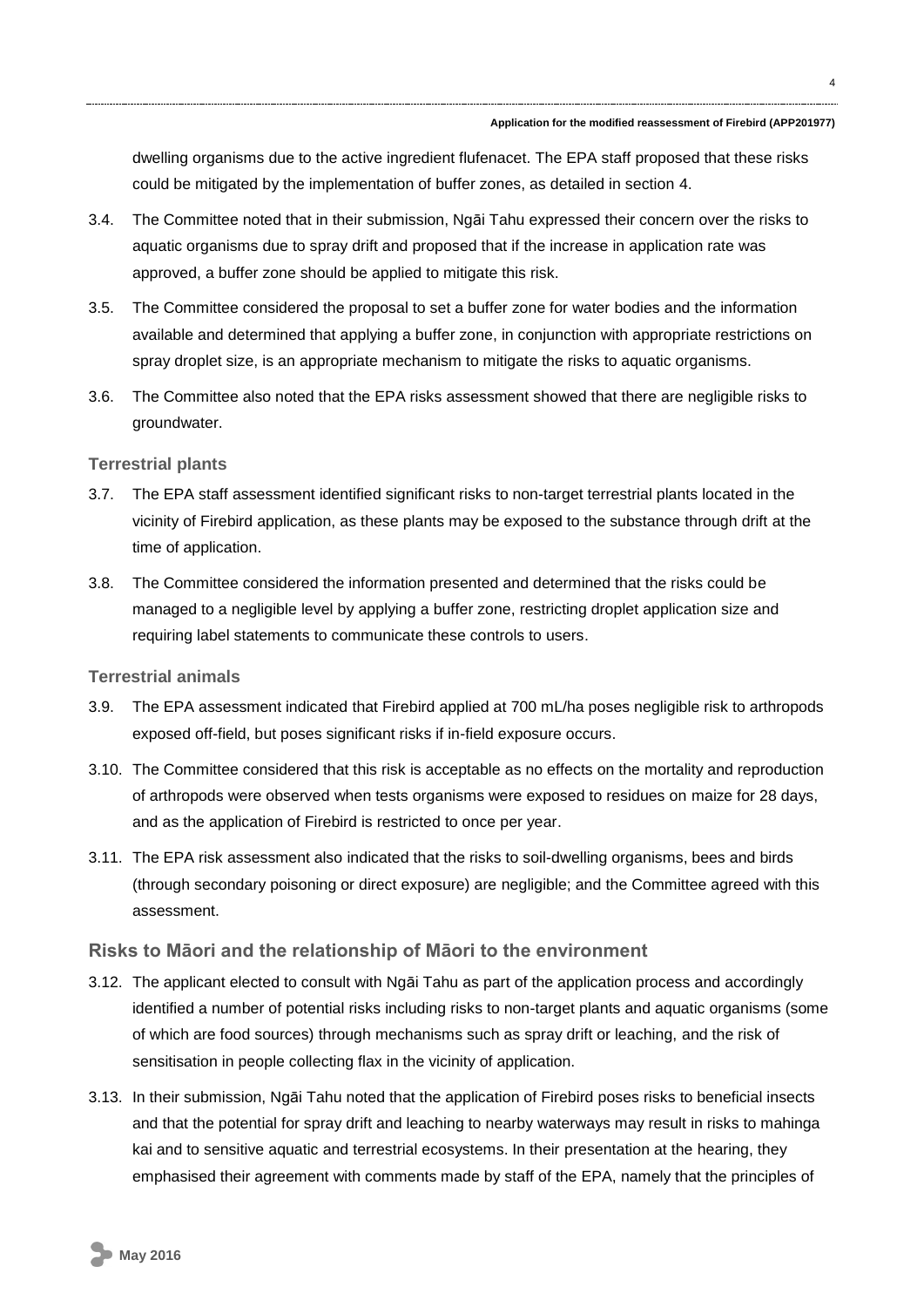kaitiakitanga and manaakitanga are not upheld if the increase in application rate means that a substance is allowed to potentially pose a greater risk to people and the environment.

- 3.14. The potential effects of Firebird on the relationship of Māori to the environment were also assessed by the EPA staff in accordance with sections 5(b), 6(d) and 8 of the Act. Under these sections all persons exercising functions, powers and duties under this Act shall: recognise and provide for the maintenance and enhancement of people and communities to provide for their cultural well-being; and, take into account the relationship of Māori and their culture and traditions with their ancestral lands, water, taonga and the principles of the Treaty of Waitangi (Tiriti o Waitangi).
- 3.15. The EPA staff note that Firebird has the potential to cause both direct and indirect impacts on Māori interests. Direct impacts are the positive or adverse effects on culturally significant receptors such as taonga species. Indirect impacts are the consequential effects, that is, how such impacts affect the ability of Māori to express their culture, in particular customary practices and usages associated with the affected taonga species. Such impacts may occur as a consequence of the risks Firebird poses to culturally significant terrestrial or aquatic plants used for food, medicine or weaving, such as pūhā (sow thistle), pōhata (wild turnip), harakeke (flax), and kowhitiwhiti (watercress), and to aquatic organisms including taonga food species such as tuna (freshwater eels) and mohoao (black flounder), or their prey species.
- 3.16. The EPA staff assessment also proposed that adverse effects on soil environments may also have both direct and indirect impacts on Māori interests, as noke / toke (earthworms) are taonga species that are important as a food source for other culturally significant species and as part of the Māori cosmogeny. The Committee notes that this risk is somewhat mitigated as indigenous species of noke/toke are less likely to be present where soil disturbance is high, as on arable land. The ecotoxicity of Firebird in soil environments also poses risks to Papatūānuku (earth mother), who Māori consider to be the origin of all living things and fundamental to Māori creation stories and identity.
- 3.17. The Committee considered these potential risks and noted that the implementation of the proposed controls, in particular, buffer zones to reduce spray drift onto non-target plants and water bodies, will mitigate the risks to terrestrial plants and insects outside the application area, and to aquatic organisms.

#### **Assessment of risks to society, the community and the market economy**

3.18. The Committee agreed that the modified use of Firebird does not pose risks to society, the community or the market economy.

#### **New Zealand's international obligations**

3.19. The modified use of Firebird will not affect any international obligations.

## Assessment of benefits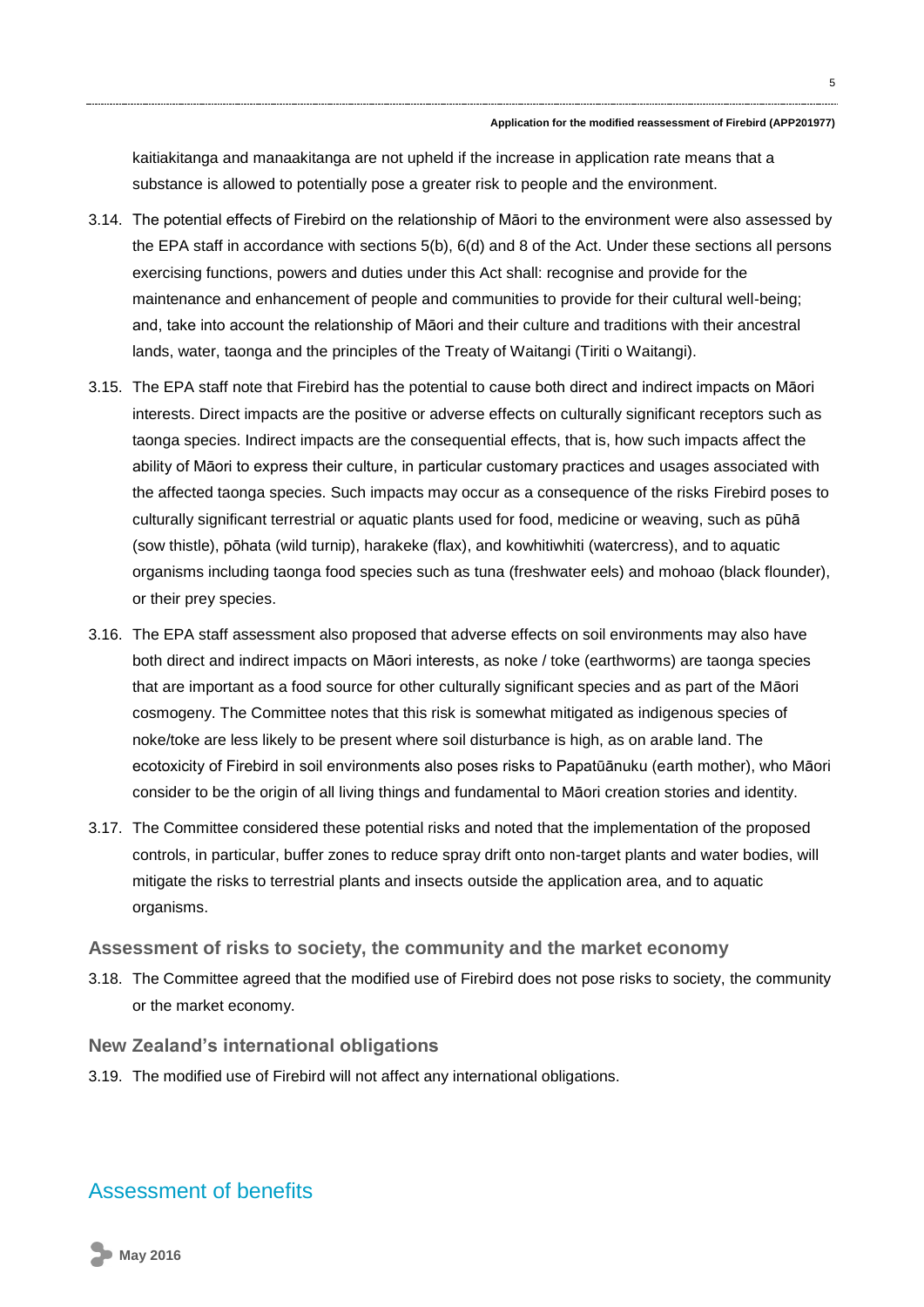- 3.20. The applicant stated that Firebird is a significant tool for the control of weeds in wheat and barley as it is a selective herbicide that targets broadleaf and grass weeds without damaging wheat and barley crops.
- 3.21. At the hearing, the applicant stated that trials have shown better control of important weeds (such as groundsel, ryegrass, cleavers, wireweed and Bromus species) when Firebird is applied at 500 mL/ha compared with when Firebird is applied at a lower rate. The Committee also noted that the applicant presented confidential data on the efficacy of Firebird when applied at different application rates, which supported this statement.
- 3.22. The applicant also proposed that increasing the maximum application rate of Firebird will provide farmers with the option to vary the application rate in situations where problem weeds or high weed populations are expected to emerge, and will therefore allow more robust pre-emergence weed control.
- 3.23. In their submission, Federated Farmers of New Zealand reiterated the value of Firebird as a valuable tool for the control of broadleaf and grass weeds and noted the economic value of arable crops to New Zealand. They stated that increasing the maximum application rate of Firebird will allow it to be used at a higher rate at the discretion of the farmer.
- 3.24. The EPA staff proposed that the control of annual grass and broadleaf weeds in winter barley and wheat will produce economic benefits for those growing or working with these crops, some of whom are Māori; and suggested that Firebird provides an option that agrichemical users can consider as an alternative to other products that are currently available and may help to address the issue of broadleaf weed resistance to other agrichemicals.
- 3.25. The Committee noted that as Māori are beneficiaries of the arable sector, the benefits to the market economy noted above also apply to Māori.
- 3.26. The Committee considered these proposed benefits and agreed that increasing the application rate of Firebird could result in increased benefits to the market economy. However, the Committee noted that it was not possible to determine whether these proposed benefits were retained for uses over and above an application rate of 500 mL/ha. This was considered when the Committee evaluated the maximum application rate that should be set for Firebird (section [5.9\)](#page-10-0).

# <span id="page-5-0"></span>4. Proposed controls

4.1. The EPA staff recommended a series of proposed controls that would mitigate the additional risks posed by increasing the application rate of Firebird from 300 mL/ha to 700 mL/ha. These controls were evaluated by the Committee (section [5\)](#page-9-0) in accordance with the Hazardous Substances and New Organisms (Methodology) Order 1998 ("the Methodology") to ascertain if the risks arising from the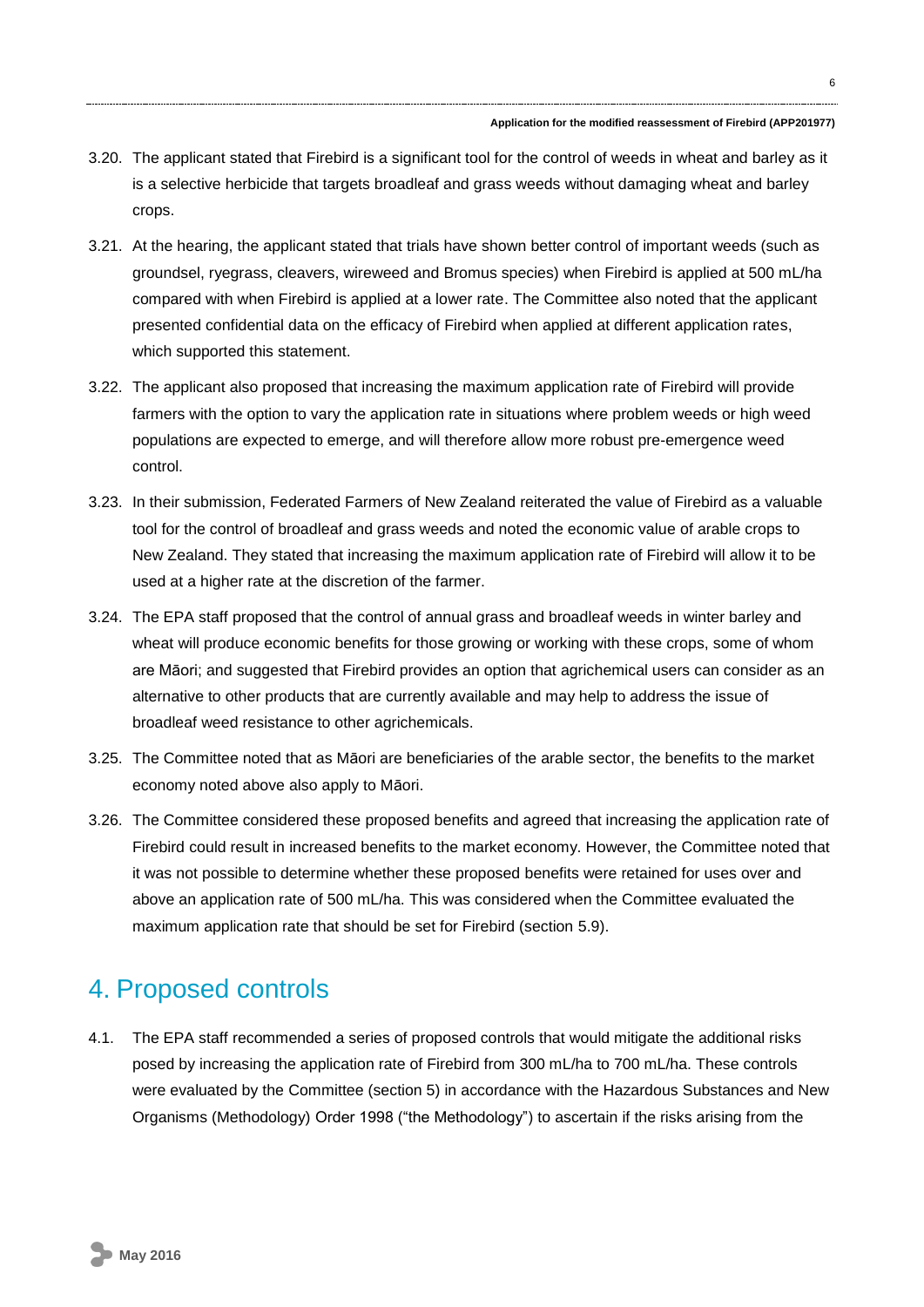7

increased application rate could be found to be negligible, and if the benefits of any increase in application rate would outweigh any costs<sup>1</sup>.

## Prescribed controls

- 4.2. The hazard classifications of Firebird determine a set of prescribed controls specified by the Hazardous Substances Regulations under the Act. These form the basis of the suite of controls that were applied to Firebird when the substance was first approved.
- 4.3. No changes to the prescribed controls are proposed as part of this modified reassessment.

# Original section 77A controls

- 4.4. Section 77A of the Act also allows the EPA to add, vary, substitute, combine or delete controls if such changes are more effective or more cost-effective in terms of managing the use and risks of the substance, or are more likely to achieve their purpose than the prescribed controls.
- 4.5. The original suite of controls for Firebird included additional controls which were applied under section 77A of the Act. Minor changes to two of these controls were proposed, namely that the relevant definitions given in Appendix A apply, and that the wording of the controls be altered, as underlined below. These controls are:
	- *This substance must not be applied onto or into water.*
	- *The method of application of this substance is limited to ground based application only.*
- 4.6. A maximum application rate for Firebird was also set under section 77A of the Act in the initial approval HSR100012. In accordance with the purpose of this modified reassessment, the following maximum application rate controls were proposed:
	- *This substance must not be applied at rates exceeding 700 mL of formulated product/ha per application (equivalent to 280 g flufenacet/ha and 140 g diflufenican/ha).*
	- *This substance must not be applied to the same area more than once per year.*
- 4.7. The Committee considered it was not possible to determine whether the proposed benefits were retained for uses above an application rate of 500 mL/ha and therefore further considered the appropriate maximum application rate in their review of the cost-effectiveness of the controls (section [5\)](#page-9-0).
- 4.8. The Committee noted that Firebird is applied either pre- or post- crop emergence for autumn and winter sown wheat and barley crops, and therefore considered that the terminology 'once per season' in the maximum application rate control can be amended to 'once per year' as this is less ambiguous.

<sup>1</sup> <sup>1</sup> Note that the proposed controls were amended as detailed in sectio[n 5;](#page-9-0) the finalised controls are given in Appendix A.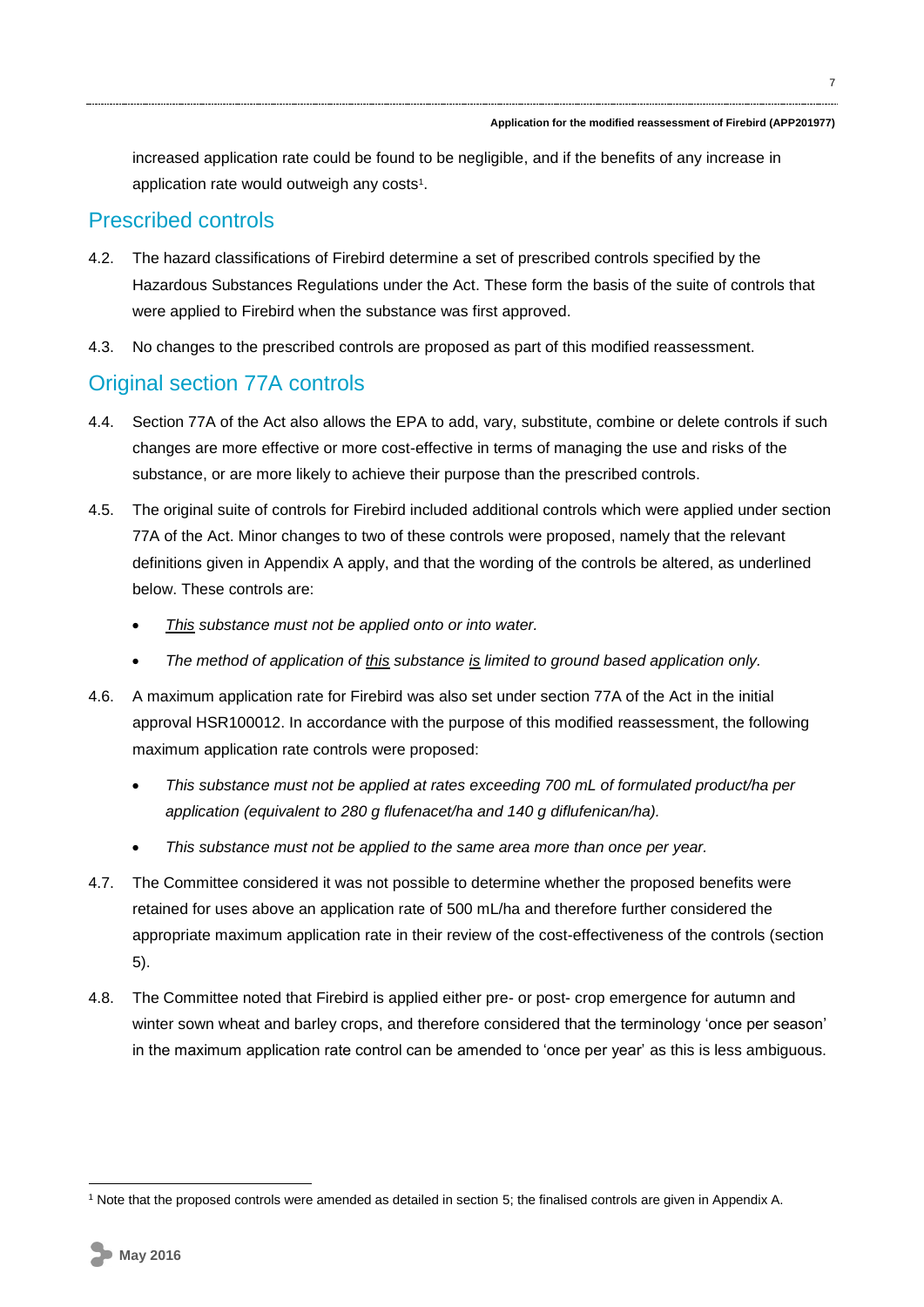# New section 77A controls

4.9. The following additions to the current controls were recommended to manage the additional risks that arise as a result of increasing the maximum application rate of Firebird to 700 mL/ha, once per year. Relevant definitions are given in Appendix A.

### **Controls to protect aquatic and sediment-dwelling organisms**

- 4.10. Modelling that was conducted as part of the environmental risk assessment determined that there are significant risks to aquatic and sediment-dwelling organisms. To assist the mitigation of these risks, the following control was proposed by the EPA staff:
	- *No person may apply this substance in a manner that results in adverse effects to a water body.*
- 4.11. The Committee noted that the implementation of buffer zones for water bodies that are downwind of the application site will specifically address the risks to aquatic and sediment-dwelling organisms by minimising their exposure to Firebird. The required buffer zone size depends both on the application rate of Firebird and the size of droplets used to apply the spray<sup>2</sup>. The buffer zone sizes given in Table [2](#page-7-0) are appropriate to reduce the potential exposure of aquatic and sediment-dwelling organisms to Firebird such that the risks are mitigated to a negligible level.

| <b>Application rate of</b><br>Firebird (mL/ha) | <b>Buffer zone size</b><br>(when applied as<br>fine droplets) <sup>2</sup> | <b>Buffer zone size</b><br>(when applied as<br>medium droplets) $2$ | <b>Buffer zone size</b><br>(when applied as<br>coarse droplets) $2$ |
|------------------------------------------------|----------------------------------------------------------------------------|---------------------------------------------------------------------|---------------------------------------------------------------------|
| 300                                            | 15 <sub>m</sub>                                                            | 2 <sub>m</sub>                                                      | 2 <sub>m</sub>                                                      |
| 400                                            | 25m                                                                        | 4 m                                                                 | 2 <sub>m</sub>                                                      |
| 500                                            | 40 m                                                                       | 8 m                                                                 | 2 <sub>m</sub>                                                      |
| 600                                            | 50 <sub>m</sub>                                                            | 14 <sub>m</sub>                                                     | 4 m                                                                 |
| 700                                            | 60 m                                                                       | 20 <sub>m</sub>                                                     | 6 m                                                                 |

#### <span id="page-7-0"></span>**Table 2: Proposed downwind buffer zone sizes for water bodies**

- 4.12. The label for Firebird currently instructs users to apply Firebird using a fine spray. Accordingly, the following mandatory downwind buffer zone control was proposed:
	- *For the protection of aquatic organisms, the following buffer zones must be observed from downwind water bodies:*
		- *60 metres, when the substance is applied at 601 – 700 mL/ha*
		- *50 metres, when the substance is applied at 501 – 600 mL/ha*
		- *40 metres, when the substance is applied at 401 – 500 mL/ha*
		- *25 metres, when the substance is applied at 301 – 400 mL/ha*
		- *15 metres, when the substance is applied at ≤ 300 mL/ha*

<sup>&</sup>lt;sup>2</sup> The quality of the spray is defined according to the American Society of Agricultural & Biological Engineers (ASABE) droplet size classification scheme and is consistent with the British Crop Protection Council (BCPC) classification scheme, as presented in the New Zealand Standard: Management of Agrichemicals (NZS 8409:2004).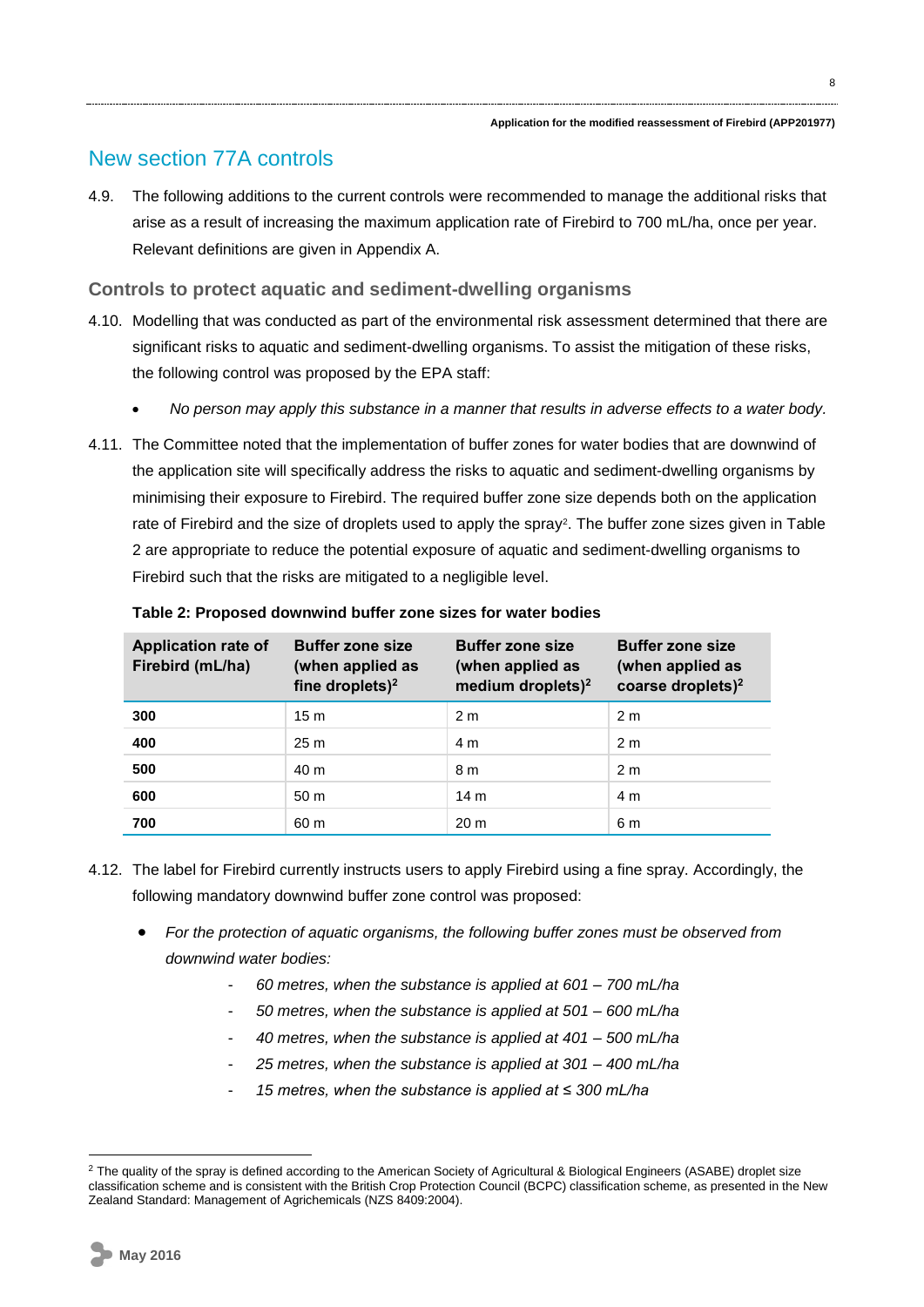4.13. In their review of the cost-effectiveness of this control (section [5.6\)](#page-10-1), the Committee considered that these buffer zone sizes are unlikely to be the most cost-effective way of mitigating the risk to aquatic organisms and thus added a control which requires Firebird to be applied with medium or coarser spray droplets, and reduced the buffer zone sizes accordingly. The Committee noted that applying Firebird with medium/coarse or coarse droplets would also be appropriate as the buffer zones set for medium droplets will provide adequate protection for coarser spray droplets.

### **Controls to protect non-target plants**

- 4.14. The application of Firebird at rates of up to 700 mL/ha has the potential to cause adverse effects to non-target plants in the vicinity of the application site through either spray drift or leaching of the substance. As part of the environmental risk assessment, it was determined that a buffer zone of 5 m is adequate to mitigate these risks to non-target plants. Accordingly, the Committee proposed the following controls:
	- *No person may apply this substance in a manner that results in adverse effects to non-target plants outside the application area.*
	- *A five metre buffer zone must be observed for any area which may contain downwind non-target natural or planted vegetation.*
- 4.15. The Committee agreed that these proposed controls were sufficient to manage the risks to non-target plants and imposed these controls on Firebird.

#### **Labelling controls**

- 4.16. Several additional label controls were proposed for Firebird to mitigate the potential effects on the environment associated with the use of this substance. The Committee considered that it is important for these requirements to be stated on the product label and safety data sheet to ensure that they are clearly communicated to users of the substance and for these controls to be more effective with respect to their effect on the management, use and risks of this substance. The following statements to be placed on the label, or words to that effect, were proposed under section 77A of the Act:
	- *This substance must not be applied onto or into water.*
	- *The method of application of this substance is limited to ground based application only.*
	- *Persons applying this substance must not cause adverse effects to:*
		- *any water body, or*
		- *non-target plants outside the application area.*

#### *Maximum application rate*

- *This substance must not be applied at rates exceeding 700 mL of formulated product/ha per application (equivalent to 280 g flufenacet/ha and 140 g diflufenican/ha).*
- *This substance must not be applied to the same area more than once per year.*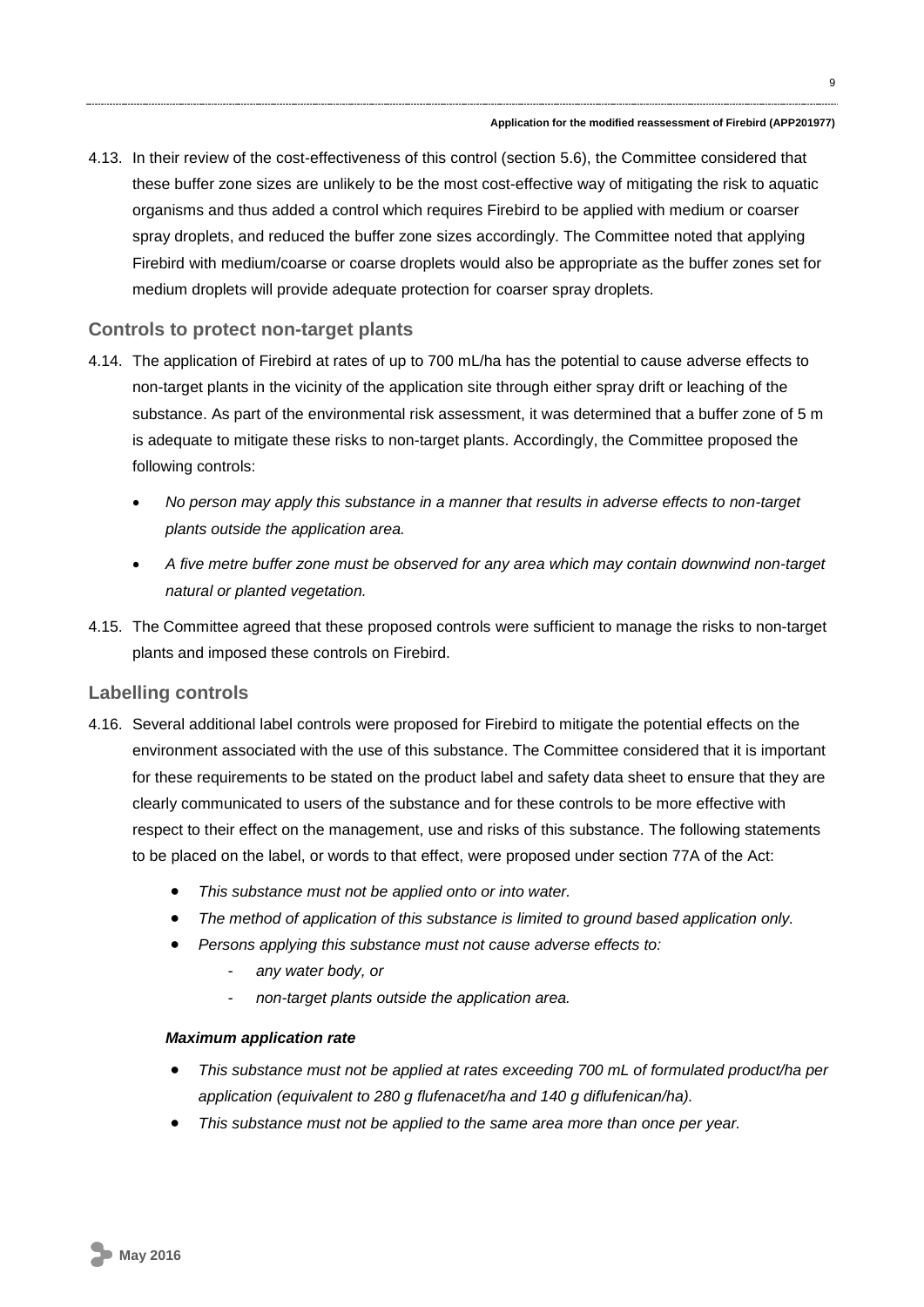#### *Management of spray drift*

- *DO NOT apply when wind speeds are less than 3 km/hr or more than 20 km/hr as measured at the application site.*
- *For the protection of aquatic organisms, the following buffer zones must be observed from downwind water bodies:*
	- *60 metres, when the substance is applied at 601 – 700 mL/ha*
	- *50 metres, when the substance is applied at 501 – 600 mL/ha*
	- *40 metres, when the substance is applied at 401 – 500 mL/ha*
	- *25 metres, when the substance is applied at 301 – 400 mL/ha*
	- *15 metres, when the substance is applied at ≤ 300 mL/ha*
- *To protect non-target plants outside the application area, a five metre buffer zone must be observed for any area which may contain downwind non-target natural or planted vegetation.*
- *Due to local conditions the downwind buffer zones may not provide adequate protection in some circumstances. Persons applying the substance must take into account site-specific conditions at the application site on the day of application and amend the size of the buffer zone as required.*
- 4.17. As part of their presentation at the hearing, Ngāi Tahu expressed concern that the previous label did not include information about controls, such as prohibiting application onto water. The Committee noted that the imposition of this label control addresses this concern.

# <span id="page-9-0"></span>5. Review of proposed controls

### Consideration of risks under proposed controls

- 5.1. The proposed controls address the risks to aquatic and sediment-dwelling organisms by minimising the amount of substance that will enter water bodies. The Committee are satisfied that with the proposed controls in place, the risks to these organisms will be negligible.
- 5.2. Risks to non-target plants outside of the application area can be mitigated by applying the substance in such a way so as to reduce drift onto non-target vegetation. The Committee considered that the proposed controls; namely those which prohibit users from causing adverse effects to non-target vegetation, the buffer zone of five metres, and the corresponding label advice, will reduce the risks to non-target plants to a negligible level.
- 5.3. Firebird also poses risks to Māori and their relationship to the environment through its potential to impact culturally significant and taonga species. The Committee are satisfied that the proposed controls will also mitigate these risks.
- 5.4. The Committee noted that the use of Firebird at rates greater than 500 mL/ha may incur a cost to the applicant, as it understands that further studies may be required before the product can be registered with the ACVM group for use at these rates.

## Cost-effectiveness of controls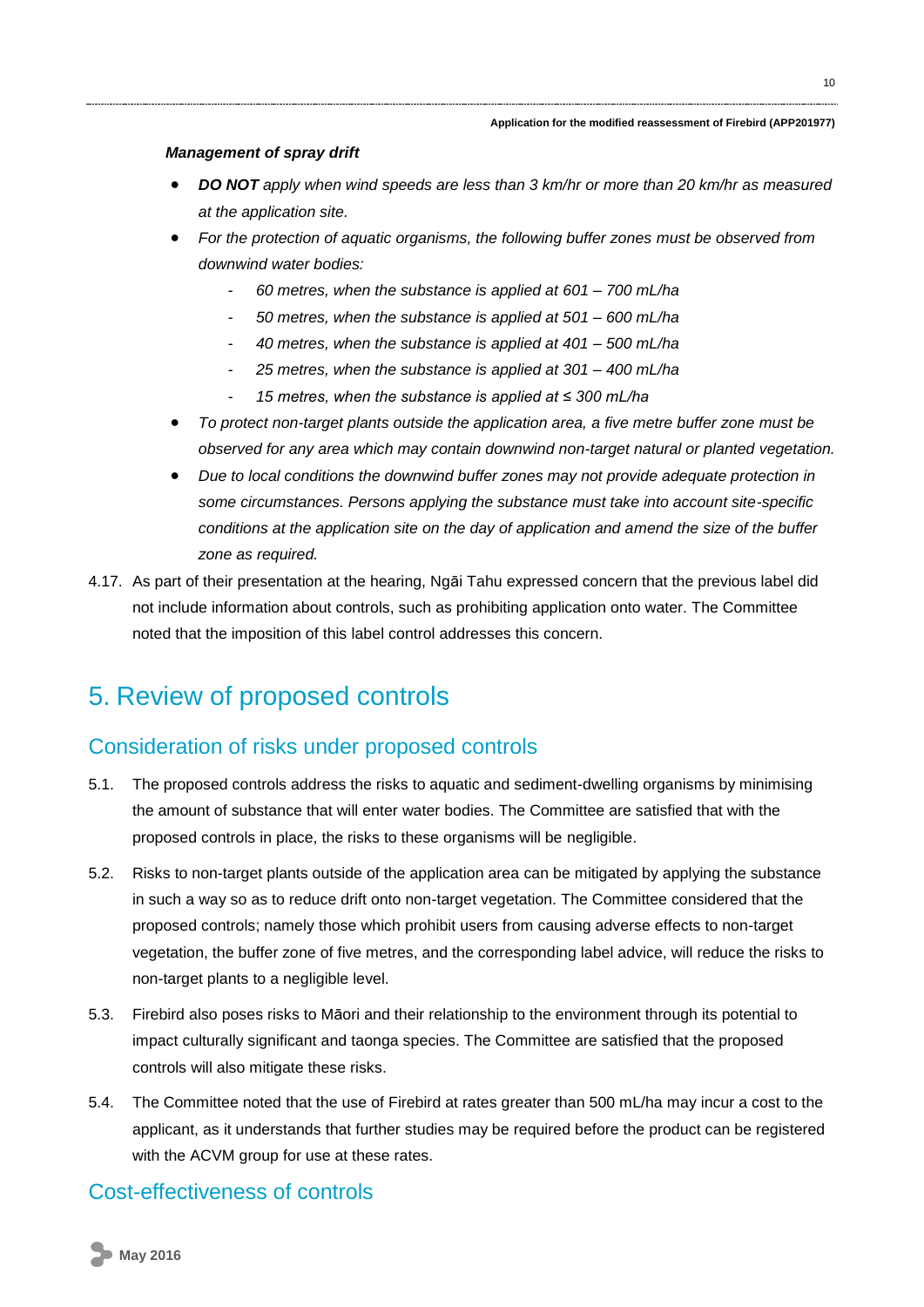- 5.5. In accordance with clause 35 of the Methodology and sections 77 and 77A of the Act, the Committee considered the cost-effectiveness of the proposed controls. With the exception of the proposed downwind buffer zone for water bodies and the spray droplet size, the Committee considered that the proposed controls are the most cost-effective in terms of their effect on the management, use and risks of the substance.
- <span id="page-10-1"></span>5.6. The Committee determined that the proposed downwind buffer zone for water bodies of 60 m (for application at 700 mL/ha using fine droplet spraying) is not likely to be the most cost-effective form of this control as they assumed that it may be difficult for farmers to set aside this much land. Accordingly, the Committee considered whether other parameters could be varied to increase the cost-effectiveness of the control, and noted that it is not necessary to apply Firebird using fine droplets as proposed by the applicant. This is because Firebird is intended for application either pre- or postcrop emergence for autumn and winter sown wheat and barley crops and will therefore be applied onto bare ground or emerging seedlings, for which a fine spray is not required. The Committee noted that the proposed downwind buffer zone for water bodies would be reduced, as defined in [Table 2,](#page-7-0) if a requirement for medium or coarser spray droplets is added.
- 5.7. The proposed controls include a range of buffer zone sizes which correspond to the application rate that is used. The Committee noted that this enhances the cost-effectiveness of this control as it allows farmers to maximise their land use according to the application rate required for their situation.
- 5.8. The Committee considered that with these changes in place, this control is the most cost-effective method of mitigating the risks to aquatic organisms for each application rate.

## Amendments to proposed controls

- <span id="page-10-0"></span>5.9. The Committee reviewed the benefits associated with applying Firebird at 700 mL/ha and determined that there is insufficient evidence of significant benefits at this application rate. They further noted that the benefits of applying Firebird at 500 mL/ha are increased relative to the previous maximum application rate (300 mL/ha), and accordingly considered that the maximum application rate should be revised to 500 mL/ha, once per year.
- 5.10. Having also reviewed the cost-effectiveness of the proposed controls, the Committee determined that the proposed controls needed to be amended to ensure they were most effective. Therefore the Committee made the following changes to section 77A additional controls; the changes are underlined.

#### **Maximum application rate**

- *This substance must not be applied at rates exceeding 500 mL of formulated product/ha per application (equivalent to 200 g flufenacet/ha and 100 g diflufenican/ha).*
- *This substance must not be applied to the same area more than once per year.*

**Controls to protect non-target vegetation**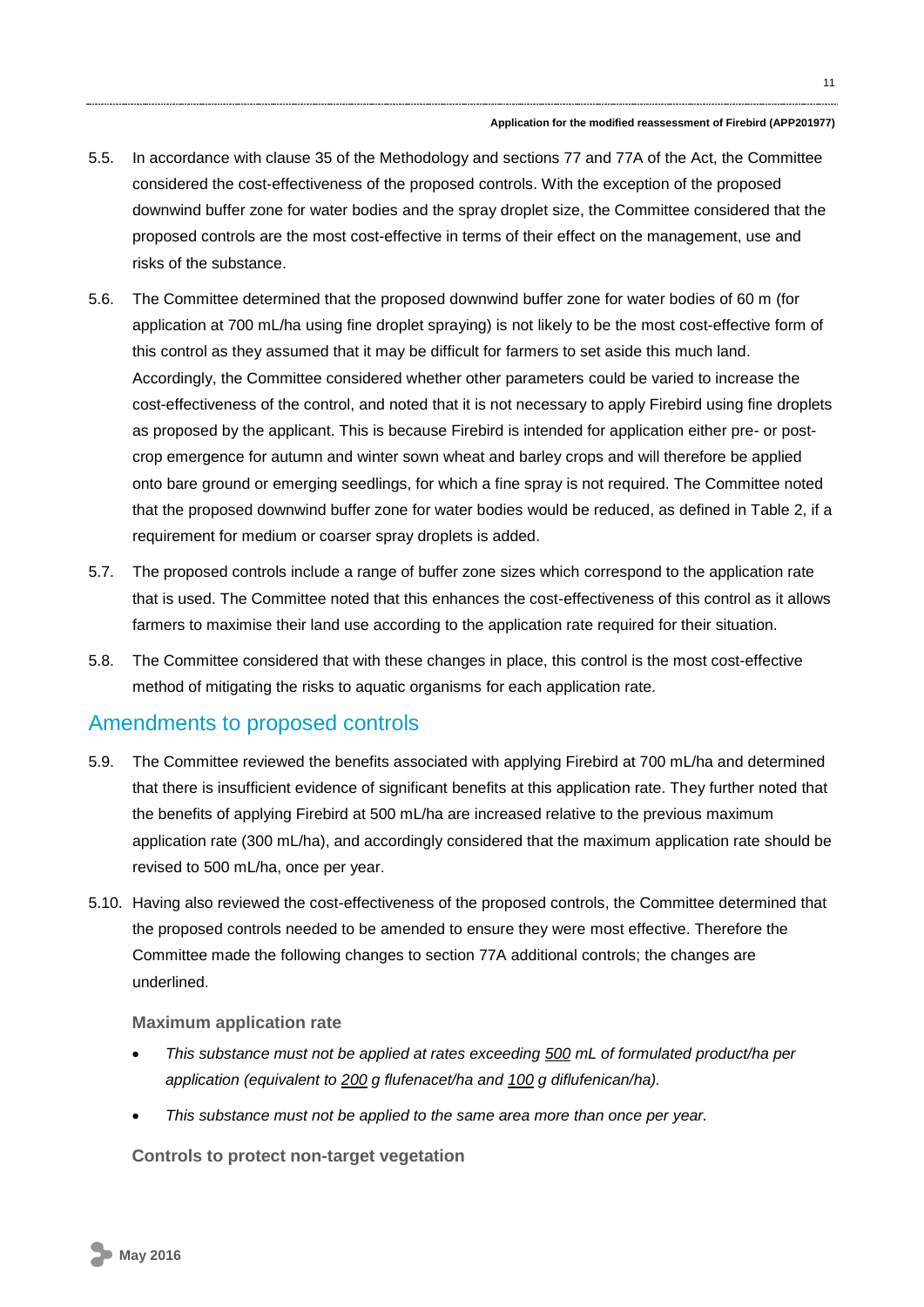- *No person may apply this substance in a manner that results in adverse effects to non-target plants outside the application area.*
- *A five metre buffer zone must be observed for any area which may contain downwind non-target natural or planted vegetation.*

**Mandatory downwind buffer zone and spray quality controls**

- *For the protection of aquatic organisms, the following buffer zones must be observed from downwind water bodies:*
	- *eight metres, when the substance is applied at 401 – 500 mL/ha*
	- *four metres, when the substance is applied at 301 – 400 mL/ha*
	- *two metres, when the substance is applied at ≤ 300 mL/ha*
- This substance must be applied using a medium or coarser droplet size<sup>3</sup>.

### **Labelling controls**

- *This substance must not be applied onto or into water.*
- *The method of application of this substance is limited to ground based application only.*
- *Persons applying this substance must not cause adverse effects to:*
	- *any water body, or*
	- *non-target plants outside the application area.*

### *Maximum application rate*

- *This substance must not be applied at rates exceeding 500 mL of formulated product/ha per application (equivalent to 200 g flufenacet/ha and 100 g diflufenican/ha).*
- *This substance must not be applied to the same area more than once per year.*

### *Management of spray drift*

- *DO NOT apply this substance when wind speeds are less than 3 km/hr or more than 20 km/hr as measured at the application site.*
- *Spraying equipment must be calibrated to deliver medium or coarser droplets as defined by the American Society of Agricultural and Biological Engineers ASABE Standard (S572) or the British Crop Production Council guideline.*
- *For the protection of aquatic organisms, the following buffer zones must be observed from downwind water bodies:*
	- *eight metres, when the substance is applied at 401 – 500 mL/ha*
	- *four metres, when the substance is applied at 301 – 400 mL/ha*
	- *two metres, when the substance is applied at ≤ 300 mL/ha*

<sup>&</sup>lt;sup>3</sup> The quality of the spray is defined according to the American Society of Agricultural & Biological Engineers (ASABE) droplet size classification scheme and is consistent with the British Crop Protection Council (BCPC) classification scheme, as presented in the New Zealand Standard: Management of Agrichemicals (NZS 8409:2004).

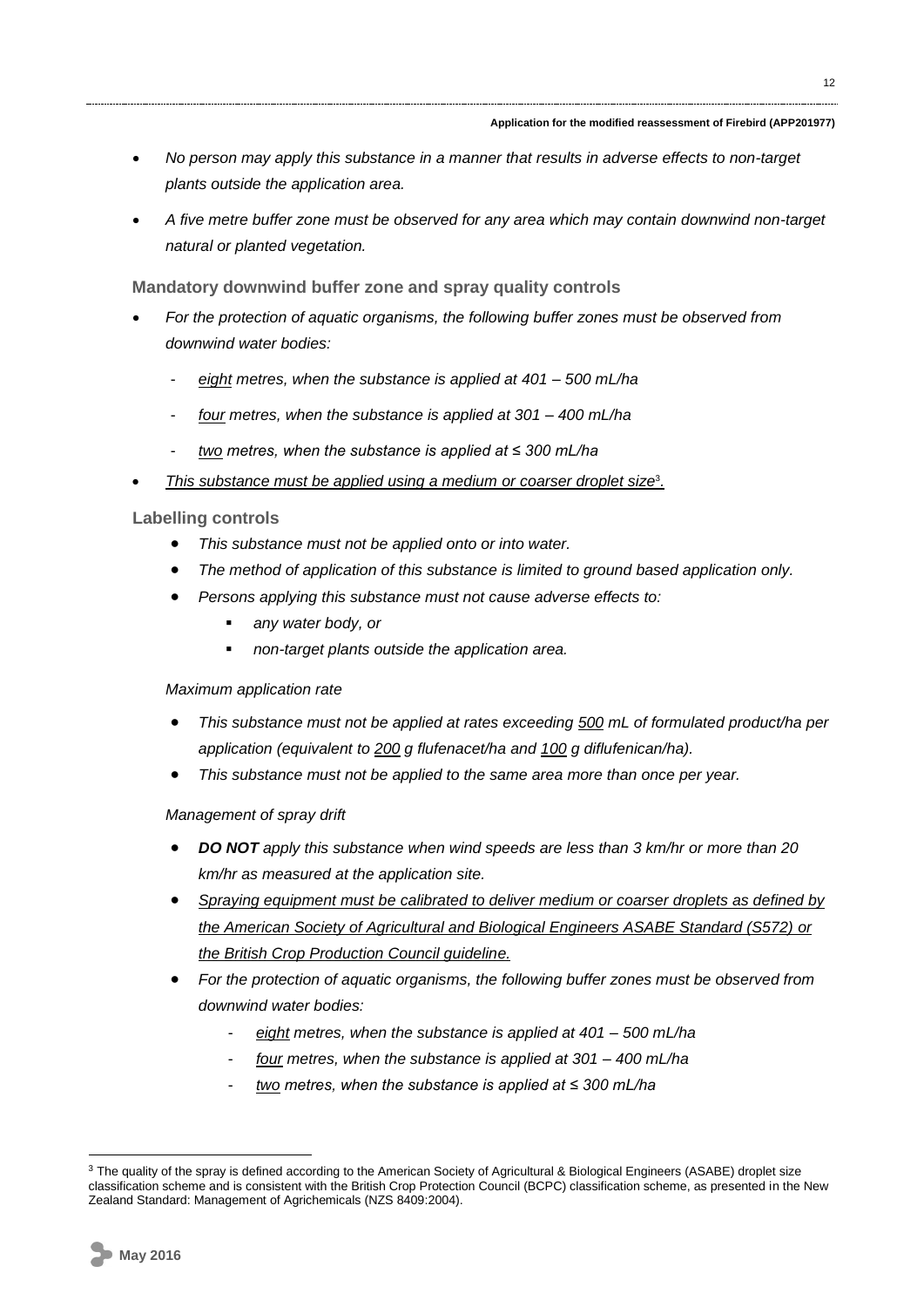13

- *To protect non-target plants outside the application area, a five metre buffer zone must be observed for any area which may contain downwind non-target natural or planted vegetation.*
- *Due to local conditions the downwind buffer zones may not provide adequate protection in some circumstances. Persons applying the substance must take into account site-specific conditions at the application site on the day of application and amend the size of the buffer zone as required.*

# 6. Consideration and Decision

- 6.1. Pursuant to section 63A of the Act, the Committee considered this application to amend the approval of a hazardous substance. In doing so, the Committee applied the relevant sections of the Act and clauses of the Hazardous Substances and New Organisms (Methodology) Order 1998.
- 6.2. The Committee considered that, with controls in place, there are negligible benefits, costs and risks associated with the application of Firebird at 700 mL/ha and therefore determined that the benefits of applying Firebird at 700 mL/ha do not outweigh the risks. However, the Committee considered that with controls in place, the risks and costs presented by the application of Firebird at 500 mL/ha are negligible, and are outweighed by the benefits associated with the application of Firebird at this rate.
- 6.3. Therefore, the Committee approved the increase of the maximum application rate of Firebird, to allow application at up to 500 mL/ha, once per year, in accordance with clause 26 and with the controls as listed in Appendix A.



| Dr Nick Roskruge                          | Date: 30 May 2016 |  |  |
|-------------------------------------------|-------------------|--|--|
| <b>Chair, Decision Making Committee</b>   |                   |  |  |
| <b>Environmental Protection Authority</b> |                   |  |  |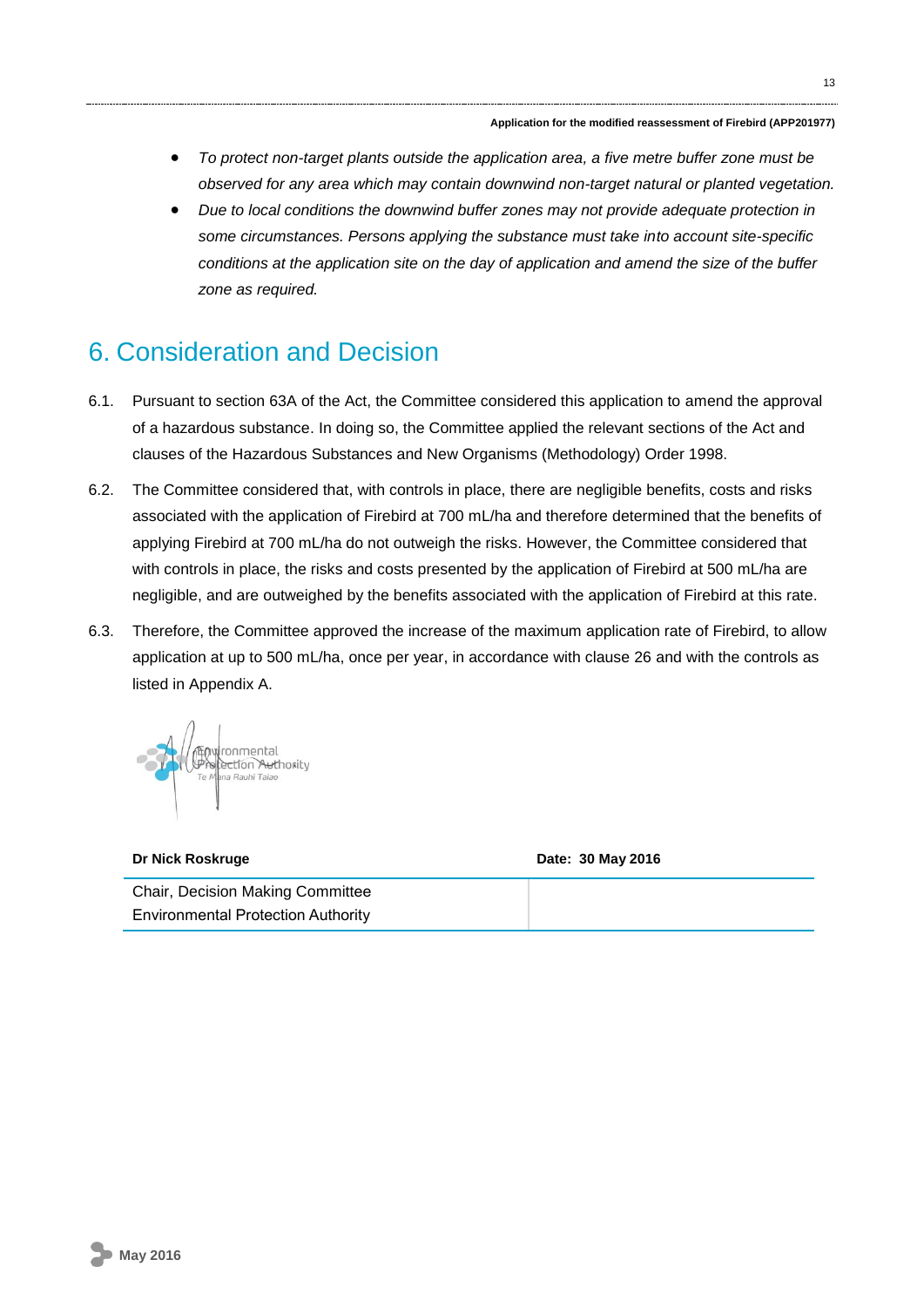# Appendix A: Controls applying to Firebird

Please refer to the Hazardous Substances Regulations<sup>4</sup> for the requirements prescribed for each control.

| Code           | <b>Regulation</b> | <b>Description</b>                                                                                | <b>Variation</b>                                                                                                                                                                                                                                                                        |
|----------------|-------------------|---------------------------------------------------------------------------------------------------|-----------------------------------------------------------------------------------------------------------------------------------------------------------------------------------------------------------------------------------------------------------------------------------------|
| T <sub>1</sub> | $11 - 27$         | Limiting exposure to toxic substances                                                             | No TEL values are set at this time.                                                                                                                                                                                                                                                     |
|                |                   |                                                                                                   | The following ADE and PDE values are<br>set for flufenacet:                                                                                                                                                                                                                             |
|                |                   |                                                                                                   | $ADE = 0.012$ mg/kg bw/day                                                                                                                                                                                                                                                              |
|                |                   |                                                                                                   | $PDE_{food} = 0.008$ mg/kg bw/day                                                                                                                                                                                                                                                       |
|                |                   |                                                                                                   | PDEdrinking water = 0.002 mg/kg bw/day                                                                                                                                                                                                                                                  |
|                |                   |                                                                                                   | The following Acute Reference Dose is set<br>for flufenacet:                                                                                                                                                                                                                            |
|                |                   |                                                                                                   | $ARfD = 0.017$ mg/kg bw/day.                                                                                                                                                                                                                                                            |
| T <sub>2</sub> | 29, 30            | Controlling exposure in places of work<br>through the setting of WES values                       | The EPA adopts as WES values for this<br>substance, and each component of this<br>substance, any applicable value specified<br>in WorkSafe New Zealand's Workplace<br><b>Exposure Standards and Biological</b><br>Exposure Indices Document; 7th Edition;<br>February 2013 <sup>5</sup> |
| T4 / E6        | 7                 | Requirements for equipment used to<br>handle substances                                           | Controls T4 and E6 are combined.                                                                                                                                                                                                                                                        |
| T5             | 8                 | Requirements for protective clothing<br>and equipment                                             |                                                                                                                                                                                                                                                                                         |
| T7             | 10                | Restrictions on the carriage of toxic or<br>corrosive substances on passenger<br>service vehicles |                                                                                                                                                                                                                                                                                         |
| E1             | $32 - 45$         | Limiting exposure to ecotoxic<br>substances                                                       | No EEL values are set at this time and the<br>default EEL values are deleted.                                                                                                                                                                                                           |
| E <sub>2</sub> | $46 - 48$         | Restrictions on use of substances in<br>application areas                                         | As no EELs have been set, no application<br>rate is required to be set under this control<br>at this time. However, an application rate<br>is set as an additional control under<br>Section 77A (see below).                                                                            |
| E <sub>5</sub> | 5(2), 6           | Requirements for keeping records of<br>use                                                        |                                                                                                                                                                                                                                                                                         |
| E7             | 9                 | Approved handler/security<br>requirements for certain ecotoxic                                    | The following control is substituted for<br>Regulation 9(1) of the Hazardous<br>Substances (Classes 6,8 and 9 Controls)                                                                                                                                                                 |

### **Hazardous Substances (Classes 6, 8, and 9 Controls) Regulations 2001**

<sup>&</sup>lt;sup>4</sup> The regulations can be found on the New Zealand Legislation website; [http://www.legislation.co.nz](http://www.legislation.co.nz/)

<sup>&</sup>lt;sup>5</sup> Or any subsequent version of this Standard approved or endorsed by the EPA.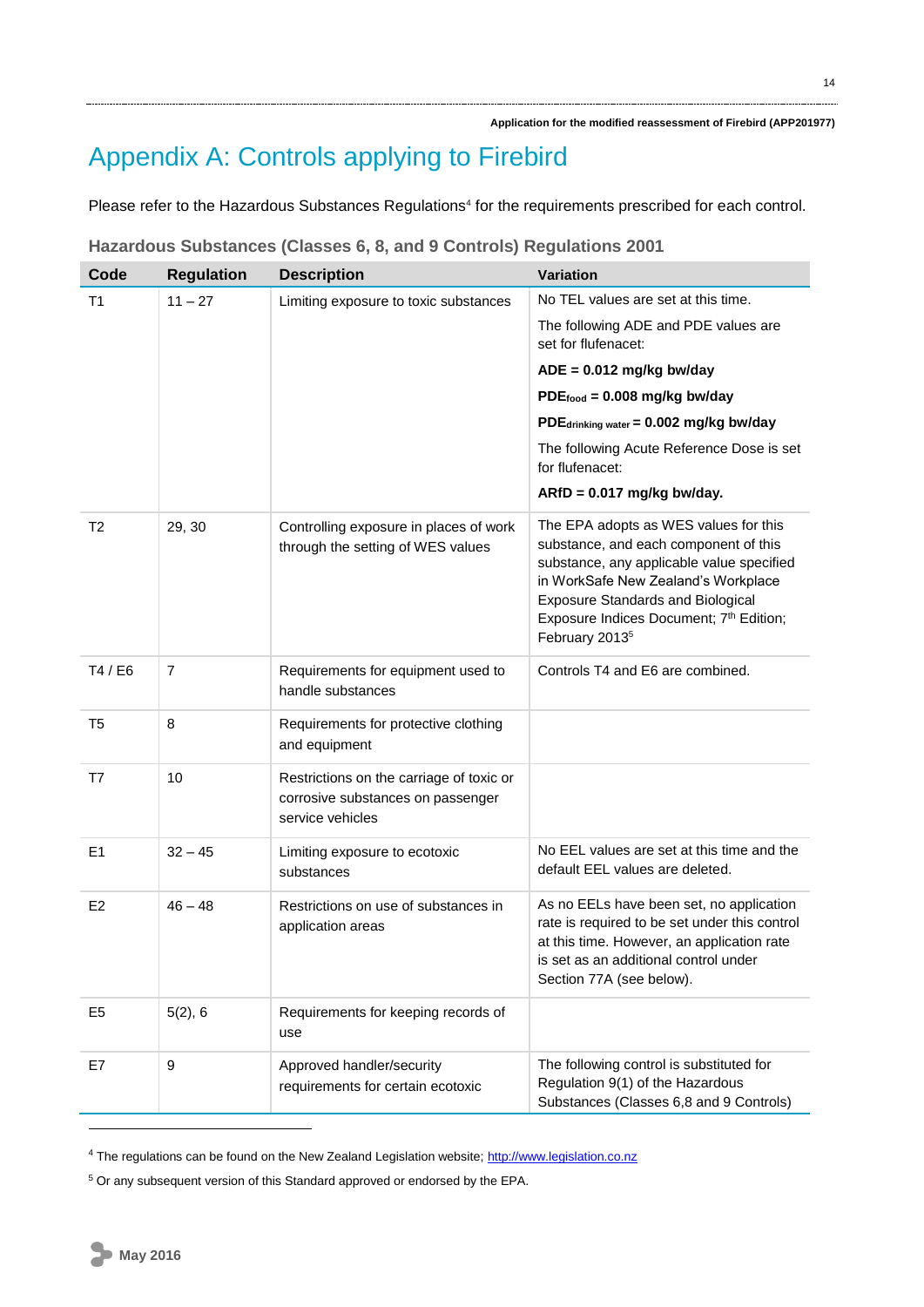| Code | <b>Regulation</b> | <b>Description</b> | <b>Variation</b>                                                                                                                                                                                                         |
|------|-------------------|--------------------|--------------------------------------------------------------------------------------------------------------------------------------------------------------------------------------------------------------------------|
|      |                   | substances         | Regulations 2001:<br>(1) This substance must be under the<br>personal control of an approved handler<br>when the substance is:<br>(a) applied in a wide dispersive<br>manner; or<br>(b) used by a commercial contractor. |

### **Hazardous Substances (Identification) Regulations 2001**

| Code         | <b>Regulation</b>                 | <b>Description</b>                                                                                                       | Variation |
|--------------|-----------------------------------|--------------------------------------------------------------------------------------------------------------------------|-----------|
| $\mathsf{I}$ | $6, 7, 32 - 35,$<br>$36(1) - (7)$ | Identification requirements, duties of<br>persons in charge, accessibility,<br>comprehensibility, clarity and durability |           |
| 13           | 9                                 | Priority identifiers for ecotoxic<br>substances                                                                          |           |
| 18           | 14                                | Priority identifiers for toxic substances                                                                                |           |
| 19           | 18                                | Secondary identifiers for all hazardous<br>substances                                                                    |           |
| 111          | 20                                | Secondary identifiers for ecotoxic<br>substances                                                                         |           |
| 116          | 25                                | Secondary identifiers for toxic<br>substances                                                                            |           |
| 117          | 26                                | Use of generic names                                                                                                     |           |
| 118          | 27                                | Requirements for using concentration<br>ranges                                                                           |           |
| 119          | $29 - 31$                         | Additional information requirements,<br>including situations where substances<br>are in multiple packaging               |           |
| 120          | 36(8)                             | Durability of information for class 6.1<br>substances                                                                    |           |
| 121          | $37 - 39$ ,<br>$47 - 50$          | General documentation requirements                                                                                       |           |
| 123          | 41                                | Specific documentation requirements<br>for ecotoxic substances                                                           |           |
| 128          | 46                                | Specific documentation requirements<br>for toxic substances                                                              |           |
| 129          | 51, 52                            | Signage requirements                                                                                                     |           |
| 130          | 53                                | Advertising corrosive and toxic<br>substances                                                                            |           |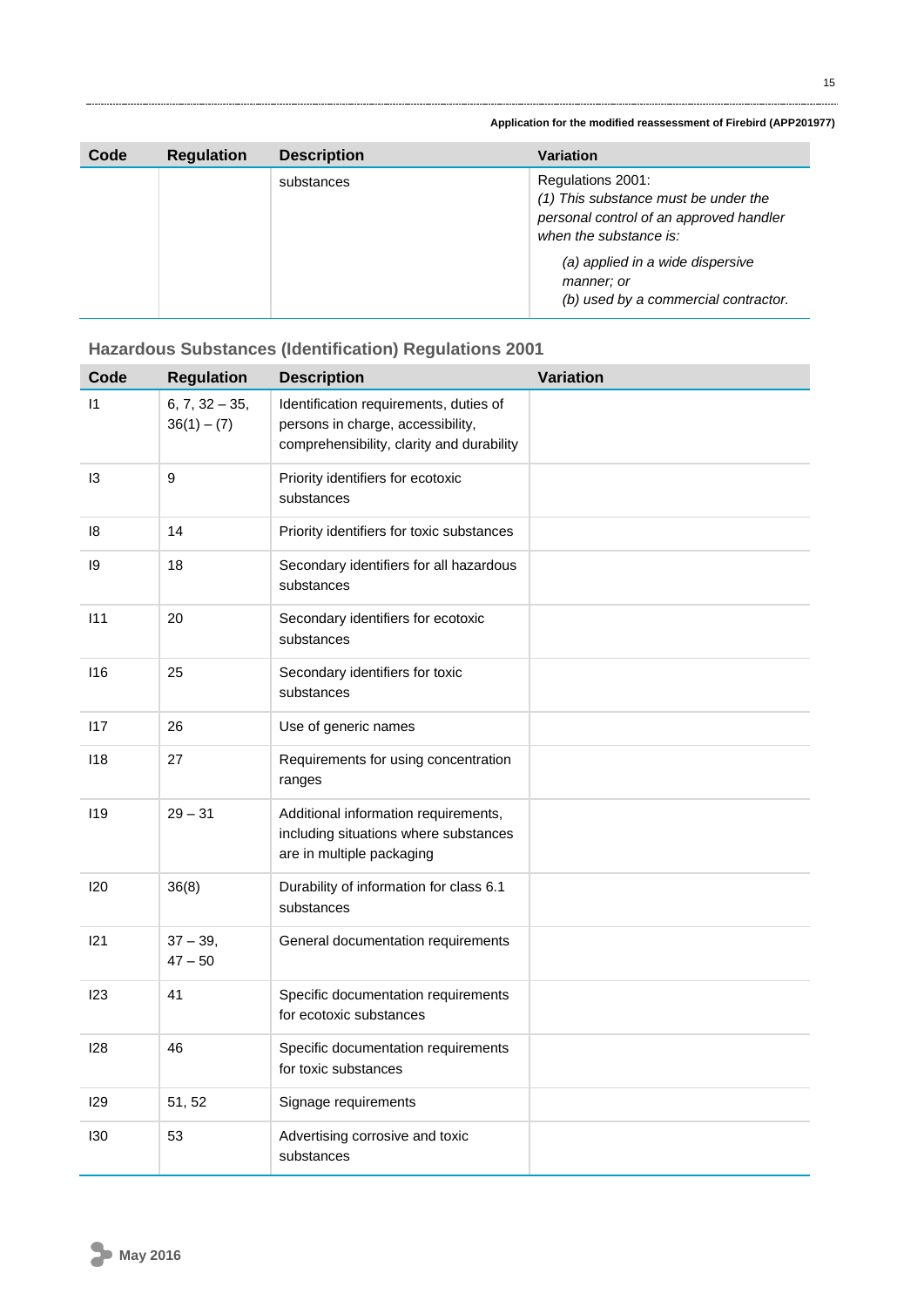| Code            | <b>Regulation</b> | <b>Description</b>                                                                                                | <b>Variation</b>                   |
|-----------------|-------------------|-------------------------------------------------------------------------------------------------------------------|------------------------------------|
| P <sub>1</sub>  | 5, 6, 7(1), 8     | General packaging requirements                                                                                    |                                    |
| P <sub>3</sub>  | 9                 | Criteria that allow substances to be<br>packaged to a standard not meeting<br>Packing Group I, II or III criteria |                                    |
| P <sub>13</sub> | 19                | Packaging requirements for toxic and                                                                              | Controls P13 and P15 are combined. |
| P <sub>15</sub> | 21                | ecotoxic substances                                                                                               |                                    |
| PG <sub>3</sub> | Schedule 3        | Packaging requirements equivalent to<br><b>UN Packing Group III</b>                                               |                                    |
| PS4             | Schedule 4        | Packaging requirements as specified<br>in Schedule 4                                                              |                                    |

### **Hazardous Substances (Packaging) Regulations 2001**

## **Hazardous Substances (Disposal) Regulations 2001**

| Code           | <b>Regulation</b> | <b>Description</b>                                             | <b>Variation</b>                |
|----------------|-------------------|----------------------------------------------------------------|---------------------------------|
| D <sub>4</sub> | 8                 | Disposal requirements for toxic,                               | Controls D4 and D5 are combined |
| D <sub>5</sub> | 9                 | corrosive and ecotoxic substances                              |                                 |
| D <sub>6</sub> | 10                | Disposal requirements for packages                             |                                 |
| D7             | 11, 12            | Information requirements for                                   |                                 |
|                |                   | manufacturers, importers and                                   |                                 |
|                |                   | suppliers, and persons in charge                               |                                 |
| D8             | 13, 14            | Documentation requirements for<br>manufacturers, importers and |                                 |
|                |                   | suppliers, and persons in charge                               |                                 |

# **Hazardous Substances (Emergency Management) Regulations 2001**

| Code            | <b>Regulation</b>        | <b>Description</b>                                                                                    | <b>Variation</b>                                                            |
|-----------------|--------------------------|-------------------------------------------------------------------------------------------------------|-----------------------------------------------------------------------------|
| EM <sub>1</sub> | $6, 7, 9 - 11$           | Level 1 information requirements for<br>suppliers and persons in charge                               |                                                                             |
| EM <sub>6</sub> | 8(e)                     | Information requirements for toxic<br>substances                                                      |                                                                             |
| EM7             | 8(f)                     | Information requirements for ecotoxic<br>substances                                                   |                                                                             |
| EM <sub>8</sub> | $12 - 16$ , $18 -$<br>20 | Level 2 information requirements for<br>suppliers and persons in charge                               |                                                                             |
| <b>EM11</b>     | $25 - 34$                | Level 3 emergency management<br>requirements: duties of person in<br>charge, emergency response plans |                                                                             |
| <b>EM12</b>     | $35 - 41$                | Level 3 emergency management<br>requirements: secondary containment                                   | The following subclauses are added after<br>subclause (3) of regulation 36: |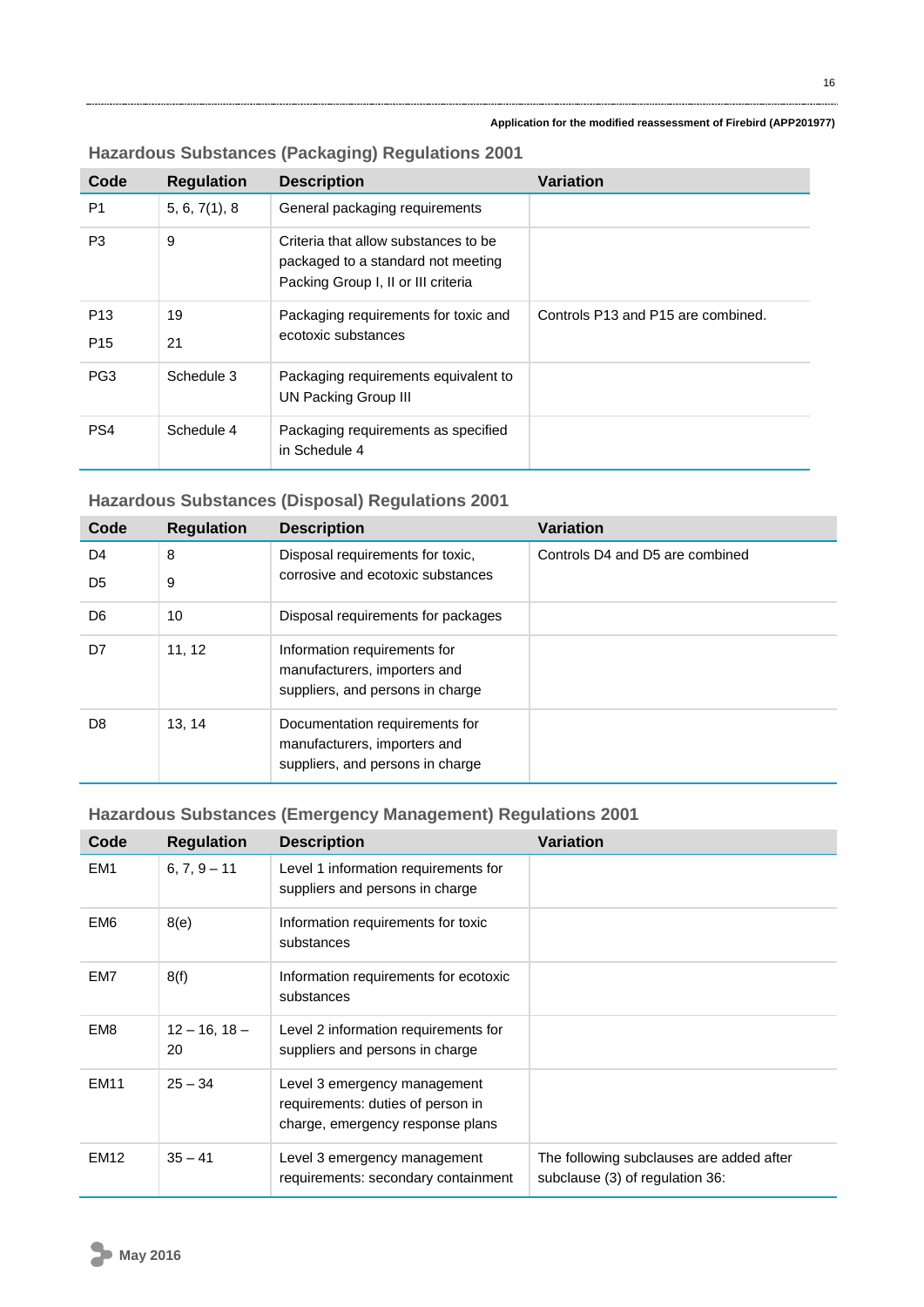| Code | <b>Regulation</b> | <b>Description</b> | <b>Variation</b> |     |                                                                                                                                                                                                                        |
|------|-------------------|--------------------|------------------|-----|------------------------------------------------------------------------------------------------------------------------------------------------------------------------------------------------------------------------|
|      |                   |                    | (4)              |     | For the purposes of this regulation, and<br>regulations 37 to 40, where this<br>substance is contained in pipework that<br>is installed and operated so as to<br>manage any loss of containment in the<br>pipework it- |
|      |                   |                    |                  | (a) | is not to be taken into account in<br>determining whether a place is<br>required to have a secondary<br>containment system; and                                                                                        |
|      |                   |                    |                  | (b) | is not required to be located in a<br>secondary containment system.                                                                                                                                                    |
|      |                   |                    | (5)              |     | In this clause, pipework-                                                                                                                                                                                              |
|      |                   |                    |                  | (a) | means piping that-                                                                                                                                                                                                     |
|      |                   |                    |                  |     | (i) is connected to a stationary<br>container; and                                                                                                                                                                     |
|      |                   |                    |                  |     | (ii) is used to transfer a hazardous<br>substance into or out of the<br>stationary container; and                                                                                                                      |
|      |                   |                    |                  | (b) | includes a process pipeline or a<br>transfer line.                                                                                                                                                                     |
|      |                   |                    |                  |     | The following subclauses are added at the end<br>of regulation 37:                                                                                                                                                     |
|      |                   |                    | (2)              |     | If pooling substances which do not have<br>class 1 to 5 hazard classifications are<br>held in a place above ground in<br>containers each of which has a capacity<br>of 60 litres or less-                              |
|      |                   |                    |                  | (a) | if the place's total pooling potential<br>is less than 20,000 litres, the<br>secondary containment system<br>must have a capacity of at least<br>25% of that total pooling potential:                                  |
|      |                   |                    |                  | (b) | if the place's total pooling potential<br>is 20,000 litres or more, the<br>secondary containment system<br>must have a capacity of the greater<br>$of$ —                                                               |
|      |                   |                    |                  |     | (i) 5% of the total pooling potential;<br>or                                                                                                                                                                           |
|      |                   |                    |                  |     | (ii) 5,000 litres.                                                                                                                                                                                                     |
|      |                   |                    | (3)              |     | Pooling substances to which subclause<br>(2) applies must be segregated where<br>appropriate to ensure that leakage of<br>one substance may not adversely affect                                                       |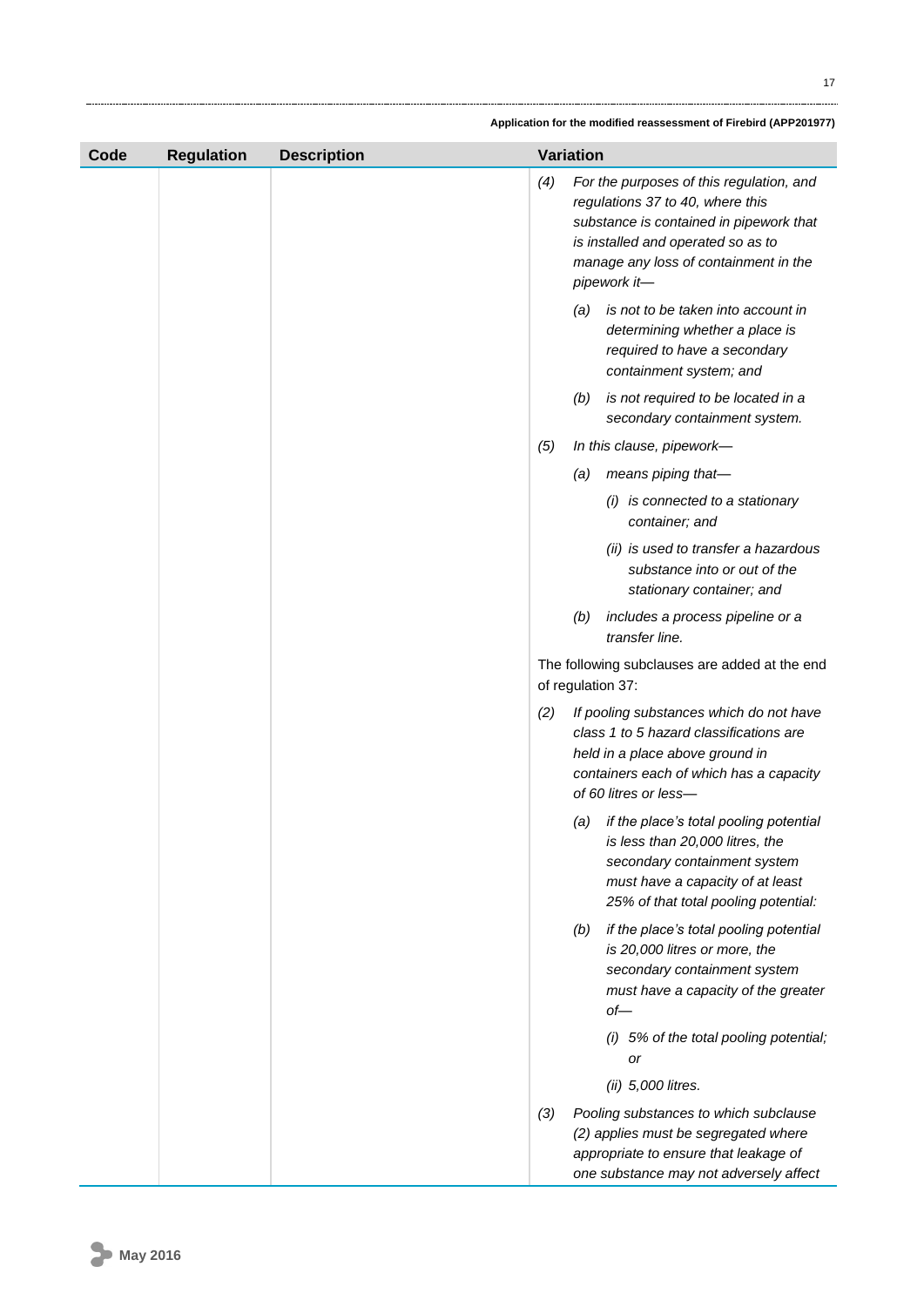| Code        | <b>Regulation</b> | <b>Description</b>                                    | Variation |                                                                                                                                                                                                                                                                             |
|-------------|-------------------|-------------------------------------------------------|-----------|-----------------------------------------------------------------------------------------------------------------------------------------------------------------------------------------------------------------------------------------------------------------------------|
|             |                   |                                                       |           | the container of another substance.                                                                                                                                                                                                                                         |
|             |                   |                                                       |           | The following subclauses are added at the end<br>of regulation 38:                                                                                                                                                                                                          |
|             |                   |                                                       | (2)       | If pooling substances which do not have<br>class 1 to 5 hazard classifications are<br>held in a place above ground in<br>containers 1 or more of which have a<br>capacity of more than 60 litres but none<br>of which have a capacity of more than<br>450 litres-           |
|             |                   |                                                       |           | if the place's total pooling potential<br>(a)<br>is less than 20,000 litres, the<br>secondary containment system<br>must have a capacity of either 25%<br>of that total pooling potential or<br>110% of the capacity of the largest<br>container, whichever is the greater: |
|             |                   |                                                       |           | if the place's total pooling potential<br>(b)<br>is 20,000 litres or more, the<br>secondary containment system<br>must have a capacity of the greater<br>$of$ —                                                                                                             |
|             |                   |                                                       |           | (i) 5% of the total pooling potential;<br><b>or</b>                                                                                                                                                                                                                         |
|             |                   |                                                       |           | $(ii)$ 5,000 litres                                                                                                                                                                                                                                                         |
|             |                   |                                                       | (3)       | Pooling substances to which subclause<br>(2) applies must be segregated where<br>appropriate to ensure that the leakage of<br>one substance may not adversely affect<br>the container of another substance.                                                                 |
| <b>EM13</b> | 42                | Level 3 emergency management<br>requirements: signage |           |                                                                                                                                                                                                                                                                             |

## **Hazardous Substances and New Organisms (Personnel Qualifications) Regulations 2001**

| Code | <b>Regulation</b> | <b>Description</b>                                                                              | Variation           |
|------|-------------------|-------------------------------------------------------------------------------------------------|---------------------|
| AH 1 | $4 - 6$           | Approved Handler requirements<br>(including test certificate and<br>qualification requirements) | Refer to control E7 |

## **Hazardous Substances (Tank Wagons and Transportable Containers) Regulations 2004**

| Code  | <b>Regulation</b> | <b>Description</b>                   | Variation |
|-------|-------------------|--------------------------------------|-----------|
| Tank  | $4 - 43$ . as     | Controls relating to tank wagons and |           |
| Wagon | applicable        | transportable containers             |           |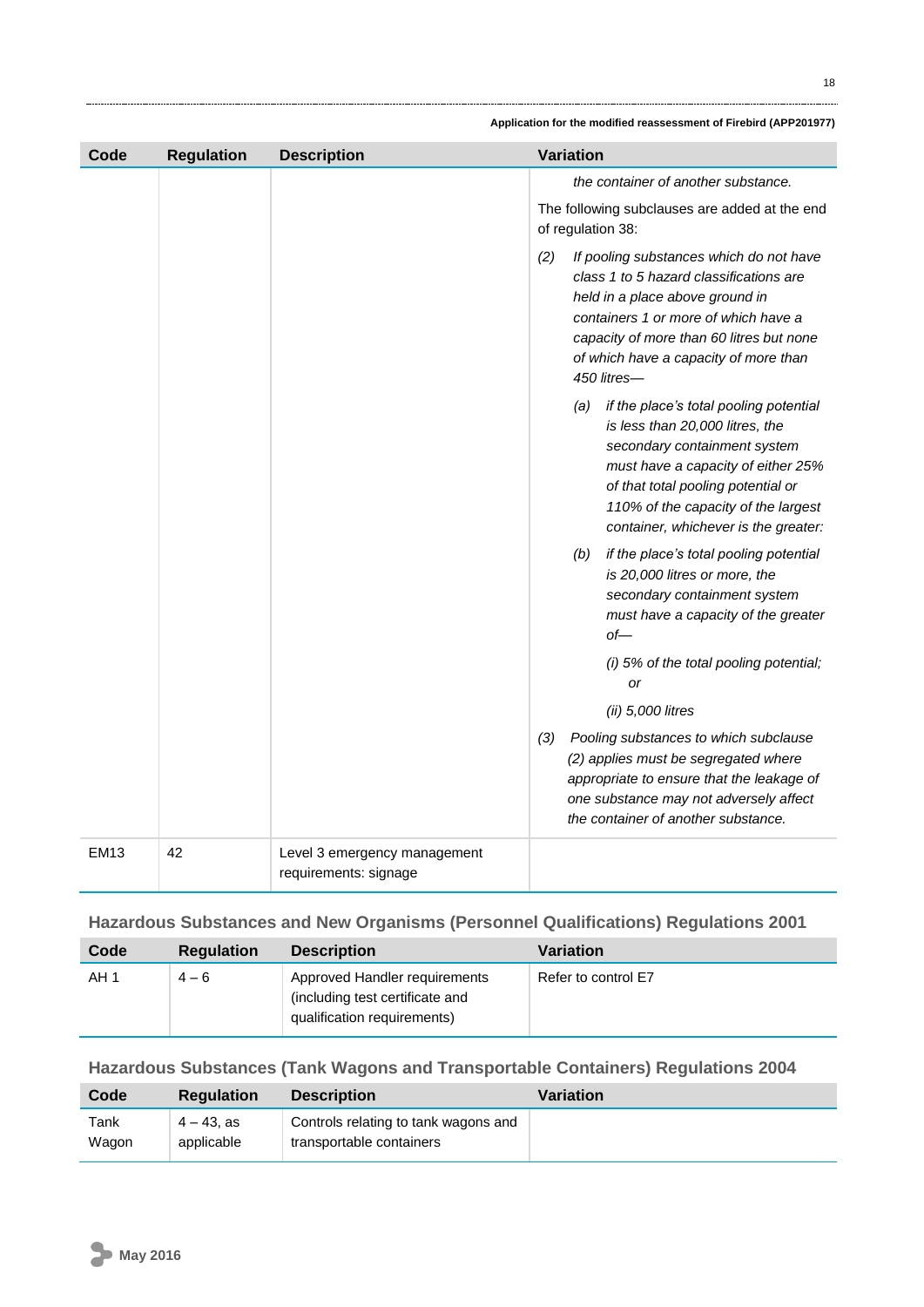# Additional controls

| Code                                    | <b>Section</b><br>of the<br>Act | <b>Control</b>                                                                                                                                                                                                                                                                                                            |
|-----------------------------------------|---------------------------------|---------------------------------------------------------------------------------------------------------------------------------------------------------------------------------------------------------------------------------------------------------------------------------------------------------------------------|
| Water                                   | 77A                             | This substance must not be applied onto or into water                                                                                                                                                                                                                                                                     |
| Application method                      | 77A                             | The method of application of this substance is limited to ground based application<br>only.<br>This substance must be applied using medium or coarser spray droplets <sup>6</sup> .                                                                                                                                       |
| Application rate                        | <b>77A</b>                      | This substance must not be applied at rates exceeding 500 mL of formulated<br>product/ha per application (equivalent to 200 g flufenacet/ha and 100 g<br>diflufenican/ha).<br>This substance must not be applied to the same area more than once per year.                                                                |
| Spray drift (aquatic)                   | 77A                             | No person may apply this substance in a manner that results in adverse effects to a<br>water body.                                                                                                                                                                                                                        |
| Spray drift (non-<br>target vegetation) | 77A                             | No person may apply this substance in a manner that results in adverse effects to<br>non-target plants outside the application area.                                                                                                                                                                                      |
| Buffer zone<br>(aquatic)                | 77A                             | For the protection of aquatic organisms, the following buffer zones must be<br>observed from downwind water bodies:<br>eight metres, when the substance is applied at $401 - 500$ mL/ha<br>four metres, when the substance is applied at 301 - 400 mL/ha<br>two metres, when the substance is applied at $\leq$ 300 mL/ha |
| Buffer zone (non-<br>target vegetation) | 77A                             | A five metre buffer zone must be observed for any area which may contain<br>downwind non-target natural or planted vegetation.                                                                                                                                                                                            |
| Label                                   | 77A                             | The following statements, or words to the same effect, must appear on the product<br>label and safety data sheet:                                                                                                                                                                                                         |
|                                         |                                 | The method of application of this substance is limited to ground based<br>$\bullet$<br>application only.                                                                                                                                                                                                                  |
|                                         |                                 | Persons applying this substance must not cause adverse effects to:<br>any water body, or<br>$\circ$                                                                                                                                                                                                                       |
|                                         |                                 | non-target plants outside the application area.<br>O                                                                                                                                                                                                                                                                      |
|                                         |                                 | Maximum application rate<br>This substance must not be applied at rates exceeding 500 mL of<br>$\bullet$<br>formulated product/ha per application (equivalent to 200 g flufenacet/ha<br>and 100 g diflufenican/ha).<br>This substance must not be applied to the same area more than once per<br>$\bullet$<br>year.       |
|                                         |                                 | Management of spray drift                                                                                                                                                                                                                                                                                                 |
|                                         |                                 | DO NOT apply this substance when wind speeds are less than 3 km/hr or<br>more than 20 km/hr as measured at the application site.<br>Spraying equipment must be calibrated to deliver medium or coarser<br>droplets as defined by the American Society of Agricultural and Biological                                      |

<sup>1</sup>  $6$  The quality of the spray is defined according to the American Society of Agricultural & Biological Engineers (ASABE) droplet size classification scheme and is consistent with the British Crop Protection Council (BCPC) classification scheme, as presented in the New Zealand Standard: Management of Agrichemicals (NZS 8409:2004).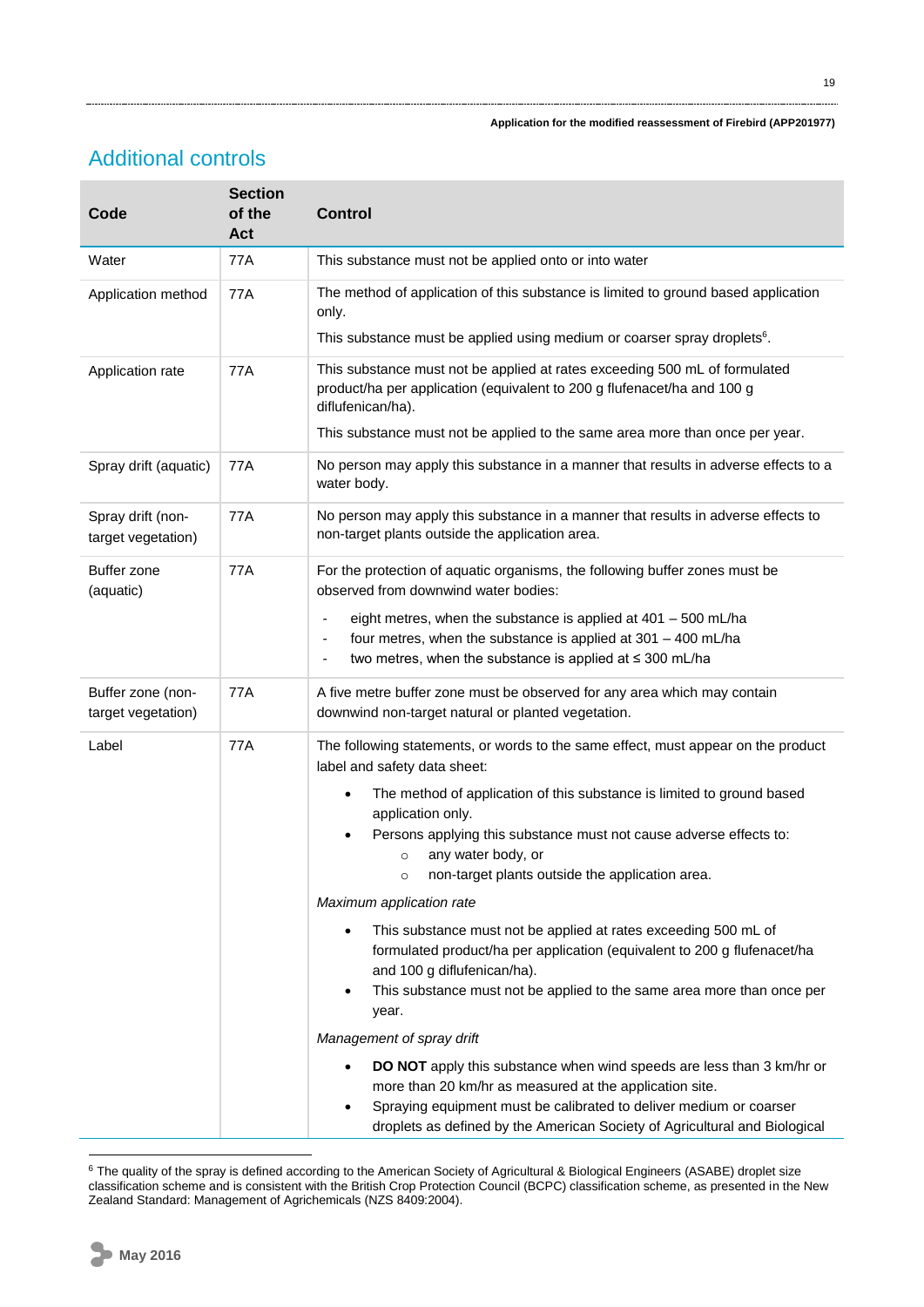|                                        |            | Application for the modified reassessment of Firebird (APP201977)                                                                                                                                                                                                                                                                                                                                                                                                                                                                                                                                                                                                                                                                                                                                                                                                                                                                                                                                   |
|----------------------------------------|------------|-----------------------------------------------------------------------------------------------------------------------------------------------------------------------------------------------------------------------------------------------------------------------------------------------------------------------------------------------------------------------------------------------------------------------------------------------------------------------------------------------------------------------------------------------------------------------------------------------------------------------------------------------------------------------------------------------------------------------------------------------------------------------------------------------------------------------------------------------------------------------------------------------------------------------------------------------------------------------------------------------------|
|                                        |            | Engineers ASABE Standard (S572) or the British Crop Production Council<br>guideline.<br>For the protection of aquatic organisms, the following buffer zones must be<br>$\bullet$<br>observed from downwind water bodies:<br>eight metres, when the substance is applied at $401 - 500$ mL/ha<br>$\circ$<br>four metres, when the substance is applied at $301 - 400$ mL/ha<br>$\circ$<br>two metres, when the substance is applied at $\leq$ 300 mL/ha<br>$\circ$<br>To protect non-target plants outside the application area, a five metre<br>٠<br>buffer zone must be observed for any area which may contain downwind<br>non-target natural or planted vegetation.<br>Due to local conditions the downwind buffer zones may not provide<br>$\bullet$<br>adequate protection in some circumstances. Persons applying the<br>substance must take into account site-specific conditions at the application<br>site on the day of application and amend the size of the buffer zone as<br>required. |
| Stationary<br><b>Container Systems</b> | Schedule 8 | The controls relating to stationary container systems, as set out in Schedule 8 of<br>the Hazardous Substances (Dangerous Goods and Scheduled Toxic Substances)<br>Transfer Notice 2004 (Supplement to the New Zealand Gazette, 26 March 2004,<br>No. 35, page 767), as amended, apply to this substance, notwithstanding clause<br>1(1) of that schedule.                                                                                                                                                                                                                                                                                                                                                                                                                                                                                                                                                                                                                                          |